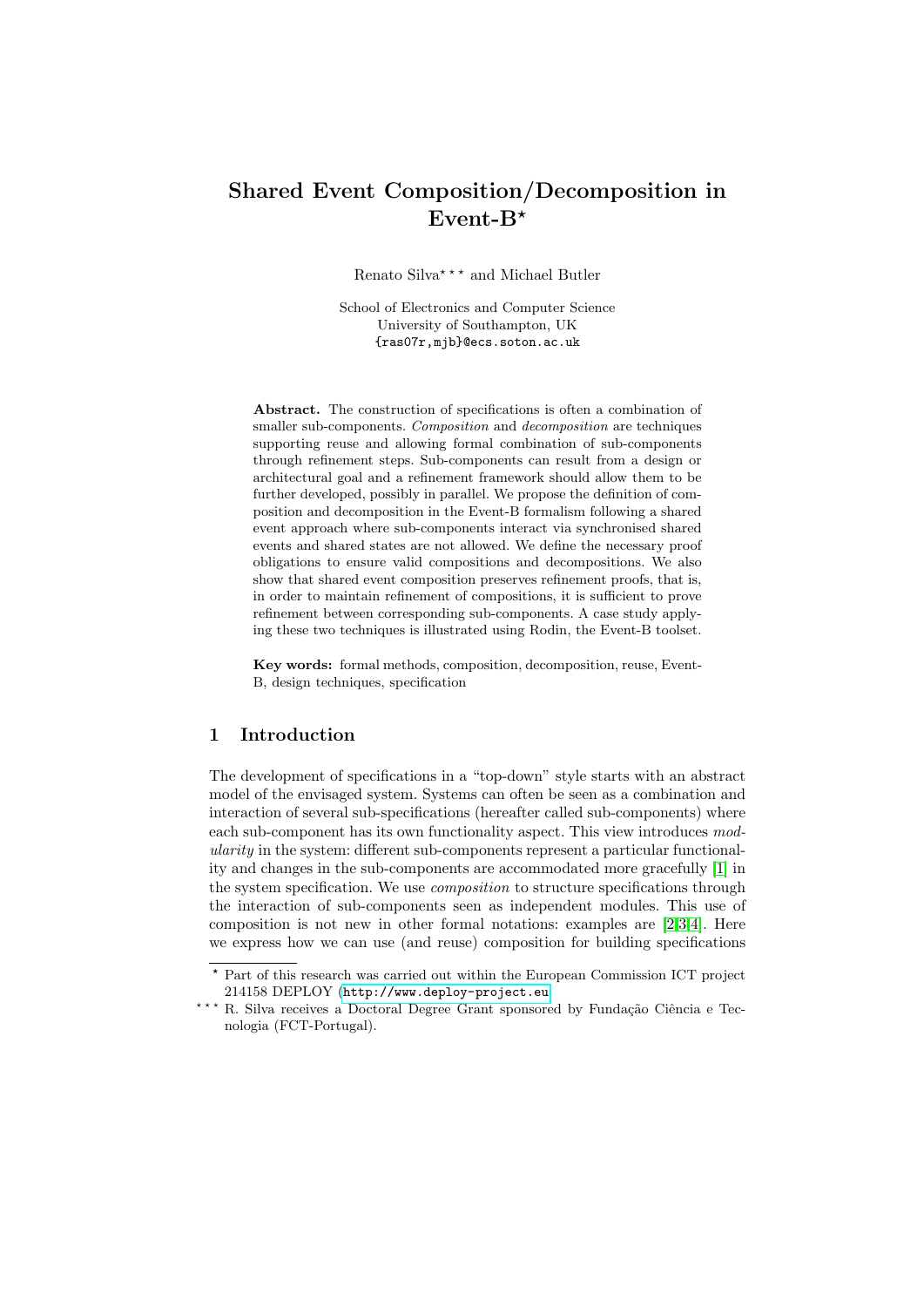in Event-B [\[5\]](#page-18-4) through the interaction of sub-components (modules) , benefiting from their properties and proof obligations (POs). The interesting part of composition involves the interaction of sub-components which usually occurs by means of shared state [\[6\]](#page-18-5), shared operations [\[7\]](#page-18-6) or a combination of both (for example, fusion composition [\[4\]](#page-18-3)). In CSP [\[8,](#page-19-0)[9\]](#page-19-1) shared actions labels can be synchronised. We take a similar approach in Event-B and we synchronise events independently of their labels in a shared event composition approach. Properties of the CSP synchronisation such as monotonicity remain valid for the shared event composition. Butler [\[7\]](#page-18-6) using Action Systems [\[10\]](#page-19-2) and Classical B [\[11\]](#page-19-3) defines the parallel composition of action systems including parallel composition with value-passing. We follow this approach to define the shared event composition for Event-B.

Decomposition is motivated by the possibility of breaking a complex problem or system into parts that are easier to conceive, manage and maintain. The partition of a model into sub-components can also be seen as a design/architectural decision and the further development of the sub-components in parallel is possible. Besides alleviating the complexity for large systems and the respective proofs, decomposition allows team development in parallel over the same model which is very attractive in an industrial environment. Moreover the proof obligations of the original (non-decomposed) model can be reused by the subcomponents. The proof obligations to ensure a valid composition are expressed including the possibility to reuse the sub-components properties. We present in more detail the shared event approach applied to composition and decomposition. The monotonicity property for composition is proved by means of refinement proof obligations. We see decomposition as the inverse operation of composition and therefore we can reuse its properties to decompose systems. Guidelines for applying a shared event decomposition are presented illustrated by a case study. The models are developed in Rodin [\[12\]](#page-19-4), an Event-B toolset [\[5,](#page-18-4)[13\]](#page-19-5).

This document is structured as follows: Section [2](#page-1-0) gives an overview of the Event-B formal method. Section [3](#page-2-0) introduces the notion and motivation for the shared event approach for composition and decomposition. Composed machines, properties, proof obligations are described in Sect. [4.](#page-6-0) Decomposition guidelines are presented in Sect. [5.](#page-12-0) Section [6](#page-14-0) illustrates the application of composition and decomposition to a distributed system case study: file access system. Related work is described in Sect. [7.](#page-17-0) Conclusions and future work are drawn in Sect. [8.](#page-18-7)

## <span id="page-1-0"></span>2 Event-B Language

Event-B, inspired by Action Systems, Classical B and Z [\[14\]](#page-19-6), is a formal modelling method for developing correct-by-construction hardware and software systems. An Event-B model is a state transition system where the state corresponds to a set of *variables*  $v$  and transitions are represented by *events*. Essential is the formulation of *invariants*  $I(v)$ : safety conditions to be preserved at all times.

An abstract Event-B specification is divided into a static part called context and a dynamic part called machine as seen in Fig. [1.](#page-2-1) A context consists of sets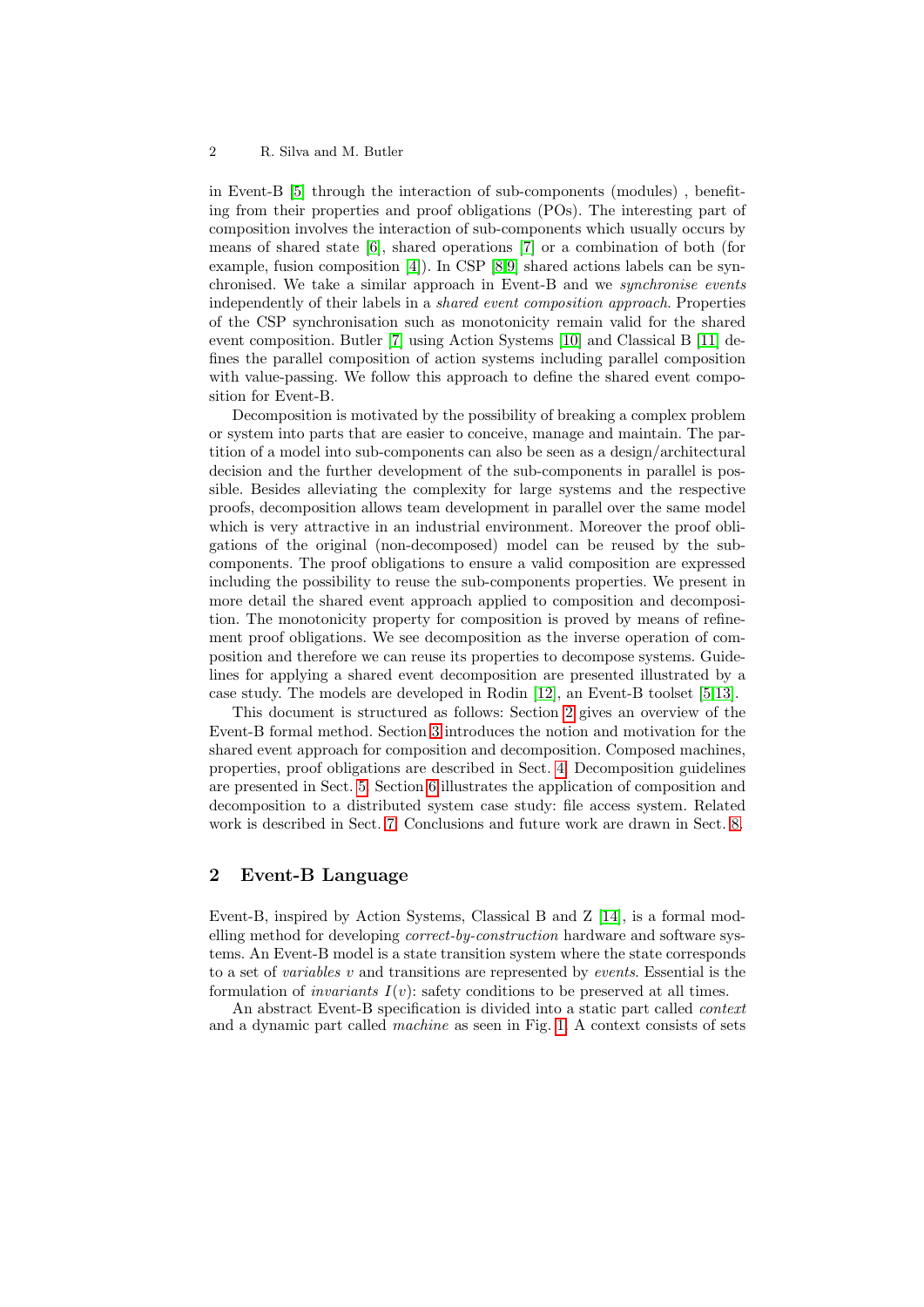

<span id="page-2-1"></span>Fig. 1. Machine and context refinement

s (collection of elements or type definitions), constants c and axioms  $A(\dots)^1$  $A(\dots)^1$ of the system. A machine contains the state (global) variables v whose values are assigned in *events*. Events, that can be parameterised by local variables  $p$ , **5.1. Machine Refinement and Context Extension** state variables may be updated by *actions*  $S(\ldots)$ . Invariants  $I(\ldots)$  define the dynamic properties of the specification and POs are generated to verify that these properties are always maintained. The most general form of an event is  $\sim$  context C as does its abstraction M. This is illustrated in  $\sim$ occur when their conditions (called *guards*  $\tilde{G}(\ldots)$ ) are true and as a result the

 $e \triangleq \textbf{ANY} \ p \textbf{ WHERE } G(s, c, p, v) \textbf{ THEN } S(s, c, p, v, v') \textbf{ END}.$ 

where event e is expressed by parameters  $p$ , guards  $G(s, c, p, v)$  and actions  $S(s, c, p, v, v')$ . When guard  $G(s, c, p, v)$  is true then event e is enabled and therefore the action  $S(s, c, p, v, v')$  updates the set of variables v to v' (value of v after the assignment).

To facilitate the construction of large-scale models, Event-B advocates the use of refinement: the process of gradually adding details to a model. Refinement of a machine consists of refining existing events. An Event-B development is a sequence of models linked by refinement relations. It is said that a concrete model refines an abstract one. Abstract variables  $v$  are linked to concrete variables  $w$ by a *gluing invariant*  $J(v, w)$ . POs are generated to ensure that this invariant is preserved in the concrete model. Any behaviour of the concrete model must be simulated by some behaviour of the abstract model, with respect to the gluing invariant  $J(v, w)$ . New events can be added, refinining *skip* which may be declared as convergent, meaning they do not cause divergence. The convergence is proved if each new event decreases a variant. The variant must be well-founded and may be an integer or a finite set.

#### <span id="page-2-0"></span>3 Shared Event Approach

The shared event approach is suitable for the development of distributed systems[\[7\]](#page-18-6): sub-components interact through synchronised events in parallel. In CSP, syn-

<span id="page-2-2"></span> $\frac{1}{1}$  (...) refers to the free identifiers in the expression like sets, constants, etc.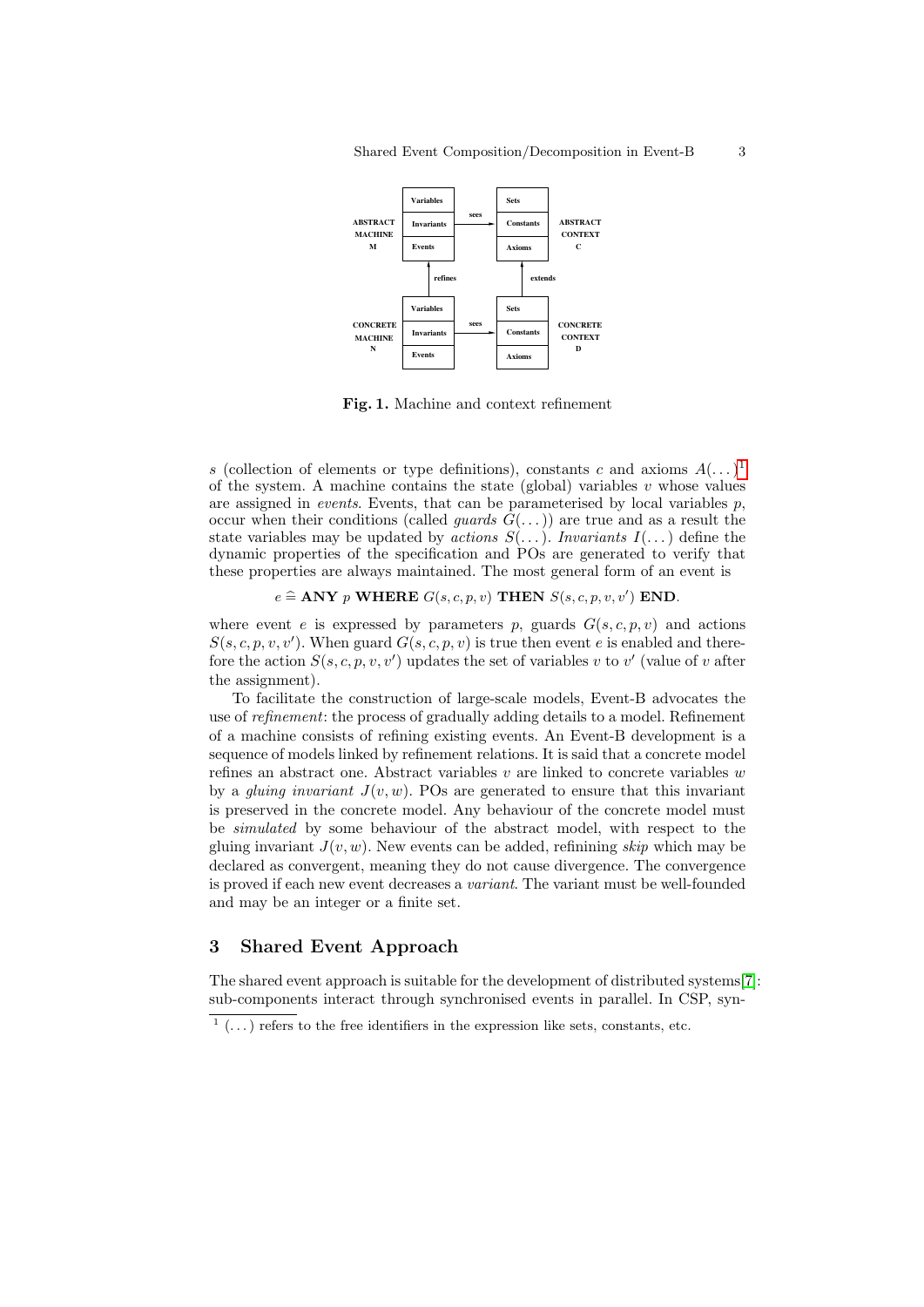chronised input or output channels can exchange messages. In Event-B, the sub-component events can exchange messages via shared parameters which is useful for modelling message broadcasting systems. Next we describe how we define a shared event composition in Event-B.

#### <span id="page-3-2"></span>3.1 Shared Event Composition

Sub-component specifications that are part of a full system specification deal with a particular part of the system being modelled. Sub-component interaction must be verified to comply with the desired behavioural semantics of the system. We focus on developments using shared event composition where individual elements' properties are conjoined: *conjunction* of individual invariants, *conjoining* variables and *synchronisation* of events.



<span id="page-3-0"></span>Fig. 2. Shared event composition of  $M1$  and  $M2$  (a) resulting in  $M$  (b)

Consider Fig. [2](#page-3-0) where machine  $M1$  has events  $e1$  and  $e2$  using variable  $v1$ . Moreover machine  $M2$  has events  $e3$ ,  $e4$  and  $e5$  using variables  $v2$  and  $v3$ . Events  $e2$  and  $e3$  can occur in parallel (independent variables) and can be synchronised. In Fig. [2,](#page-3-0) machine  $M$  is the result of the shared event composition of machines  $M1$  and  $M2$  where  $e2$  from machine  $M1$  and  $e3$  from machine  $M3$  are composed: e2 || e3. The interaction of machines  $M1$  and  $M2$  through their events results in a *composed event* sharing two independent variables:  $v1$  and  $v2$ .

Butler [\[7\]](#page-18-6) defines a general definition for the parallel composition of action systems with value-passing fusion. Based on that work, we can express a general definition for the parallel composition of generic events  $e_a$  and  $e_b$  as Def. [1](#page-3-1):

**Definition 1.** Composition of events  $e_a$  and  $e_b$  with a common parameter p results in:

<span id="page-3-1"></span> $e_a \triangleq ANY$  p?, x WHERE  $G(p?, x, m)$  THEN  $S(p?, x, m)$  END  $e_b \triangleq ANY$  p!, y WHERE  $H(p!, y, n)$  THEN  $T(p!, y, n)$  END  $e_a \parallel e_b \triangleq ANY$  p!, x, y WHERE  $G(p!, x, m) \wedge H(p!, y, n)$ **THEN**  $S(p!, x, m)$  ||  $T(p!, y, n)$  **END**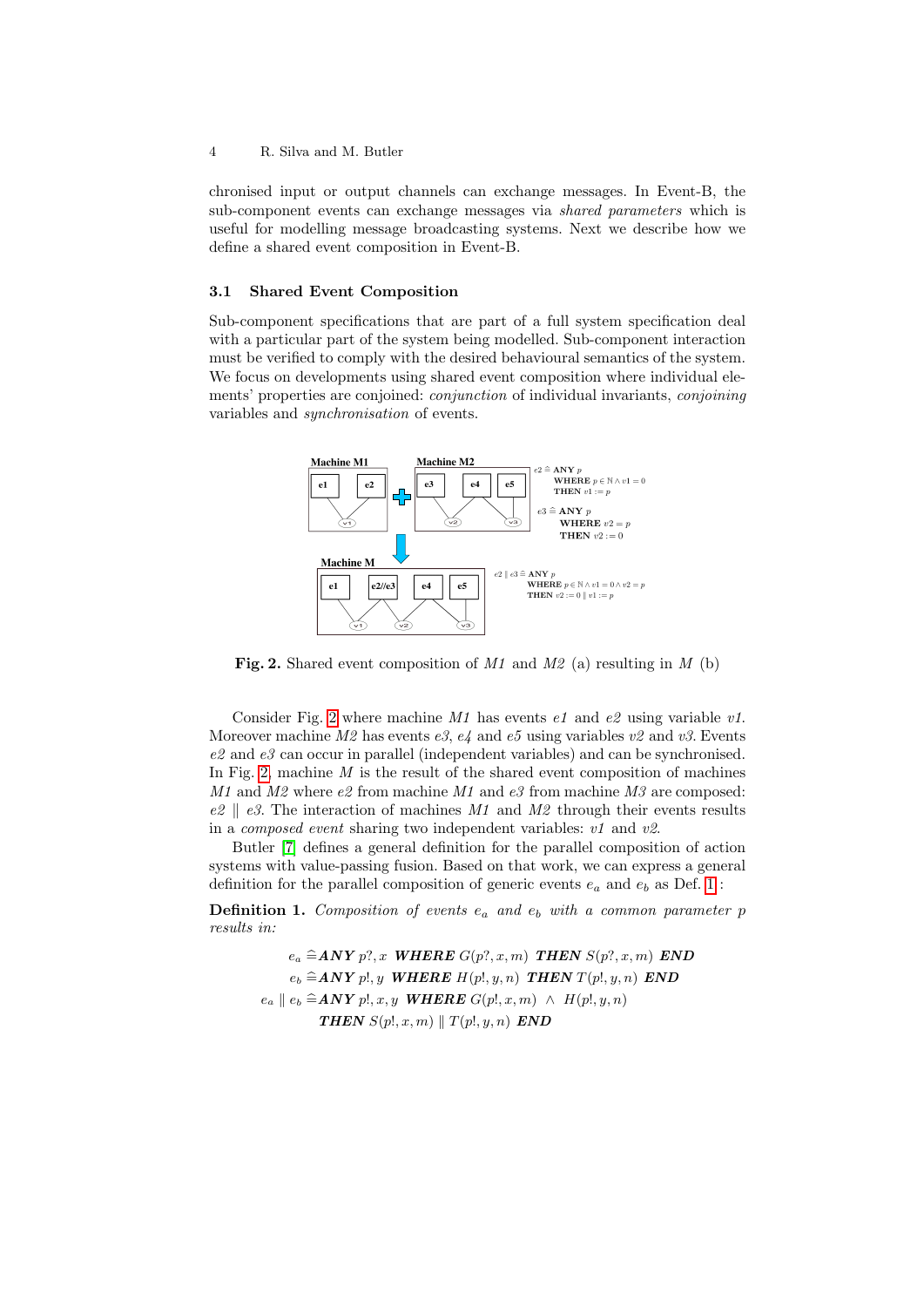where  $x, y, p$  are sets of parameters from each of the events  $e_a$  and  $e_b$ . Event  $e_a$  has  $p$ ? as an input parameter and  $e<sub>b</sub>$  has  $p!$  as an output parameter and the resulting composition is  $p!$  itself an output parameter, modelling the passing of the output value from the output parameter to the input parameter. This property can be used to model value-passing systems:  $e<sub>b</sub>$  sends a value to  $e<sub>a</sub>$  using the common parameter p. Communication between input type parameters is also possible but not for both output parameters since the output parameters may not be willing to output the same value, leading to a deadlock state. Although it is possible to compose events  $e_a$  and  $e_b$  even if they share variables, this would lead to a shared variable decomposition which out of the scope of this document since we focus on the shared event decomposition that restricts variable sharing. More information about that kind of composition can be found in [\[6\]](#page-18-5).

Action systems [\[10\]](#page-19-2) provide a general description of reactive systems, capable of modelling terminating, aborting and infinitely repeating systems. Event-B is inspired by action systems and can be seen as a realisation of actions systems but using a combination of logic and mathematics. Both formalisms share the same refinement semantics. Therefore we claim that Event-B has the same semantic structure and refinement definitions as action systems. It is possible to make a correspondence between parallel composition in CSP and an event-based view of parallel composition for action systems [\[15,](#page-19-7)[16\]](#page-19-8).

Theorem 1. The shared event parallel composition of actions systems corresponds to the CSP parallel composition. The failure-divergence semantics of CSP can be applied to action systems. The failure divergence semantics of action system M in parallel with N, M  $\parallel$  N is defined as:

$$
\llbracket M \parallel N \rrbracket = \llbracket M \rrbracket \parallel \llbracket N \rrbracket
$$

where  $\llbracket M \rrbracket$  and  $\llbracket N \rrbracket$  are the failure divergence semantics of M and N respectively. The proof of this theorem can be found in [\[15\]](#page-19-7).

The semantics of the parallel composition of machines  $M$  and  $N$  corresponds to the set of failure-divergence for each individual machine in parallel. The parallel operator for value-passing action-systems enjoys properties such as monotonicity and associativity [\[15\]](#page-19-7). There is a correspondence between action systems and Event-B. Action system is a predicate transformer from a precondition  $P$  to post-condition  $Q$  with variables  $v$  possibly being modified. Event-B events are similar but from a more specific view where the guards correspond to preconditions P, actions R correspond to post-condition  $Q$  and the same variables  $v$  are possibly modified:

[ANY x WHERE 
$$
P(x, v)
$$
 THEN  $v : R(x, v, v')$  END]Q

An action in action systems is expressed by:

$$
(\forall x \cdot P(x, v) \Rightarrow [v : \mid R(x, v, v')]Q) \Leftrightarrow (\forall x \cdot P(x, v) \Rightarrow (\forall v \cdot R(x, v, v') \Rightarrow Q))
$$

Event-B can be seen as a realisation of the generic action system formalism where there is a direct correspondence between Action System actions and Event-B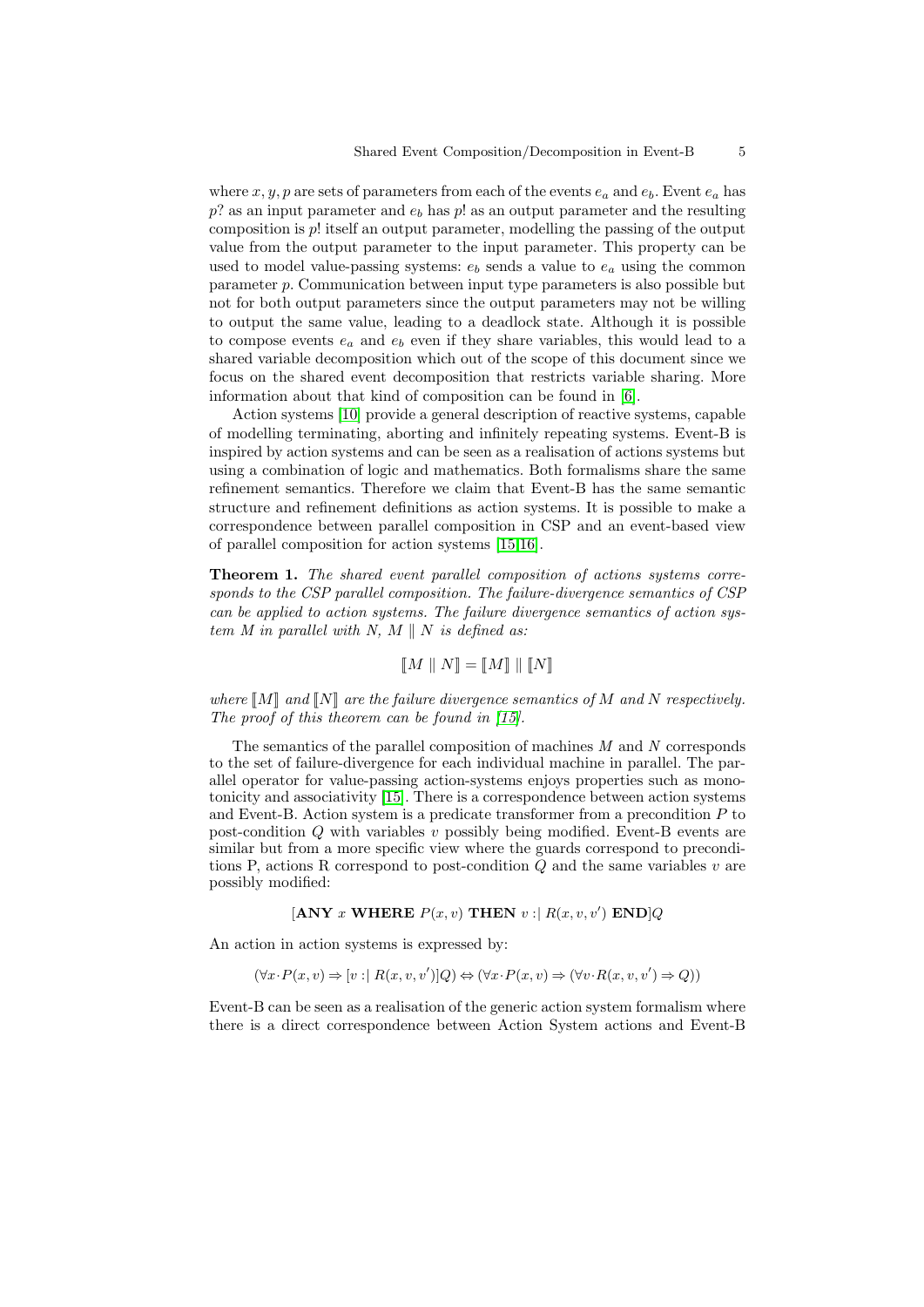events. From the correspondence between action systems and Event-B, machines M and N can be refined independently which is one of the most important and powerful properties that shared event composition in Event-B inherits from CSP. The monotonicity property for the shared event composition in Event-B is proved by means of proof obligation in Sect. [4.3.](#page-9-0) An advantage of using Event-B is the tool support available through the Rodin platform where proof obligations are automatically generated.

When sub-components are composed it is desirable to define properties that relate the individual sub-components allowing interactions. These properties are expressed by adding *composition invariants*  $I_{CM}(s, c, v_1, \ldots, v_m)$  to the composed machine constraining the variables of all machines being composed.

**Definition 2.** The invariant of the parallel composition of machines  $M_1$  to  $M_m$ with variables  $v_1$  to  $v_m$  respectively is the conjunction of the individual invariants and the composition invariant  $I_{CM}(s, c, v_1, \ldots, v_m)$ :

<span id="page-5-1"></span>
$$
I(M_1 \parallel \cdots \parallel M_m) \cong I_1(s, c, v_1) \wedge \cdots \wedge I_m(s, c, v_m) \wedge I_{CM}(s, c, v_1, \ldots, v_m).
$$
 (1)

In Fig. [2,](#page-3-0) composed machine M has as invariant the conjunction of the individual invariants  $I(A \parallel B) \cong I_A(s, c, v_1) \wedge I_B(s, c, v_2, v_3)$  plus a possible composition invariant  $I_{CM}(s, c, v_1, v_2, v_3)$ . In a shared event composition the sub-components have independent state space (variables are unique to each machine). Consequently, composition reasoning is simplified, as there are no constraints between state spaces of sub-components.

#### <span id="page-5-2"></span>3.2 Shared Event Decomposition

Decomposition can be seen as the inverse process of composition: after some refinements a larger model may be decomposed into smaller components. This step might be a consequence of complexity or just as an architectural decision. The shared event approach is also used: *events are shared* between sub-components and variable sharing is not allowed. Butler [\[17\]](#page-19-9) proposes a shared event decomposition for Event-B inspired by CSP and action systems with event sharing as seen in Fig. [3.](#page-5-0) We follow that work in our approach.



<span id="page-5-0"></span>**Fig. 3.** Shared event decomposition of machine S into T and W sharing e2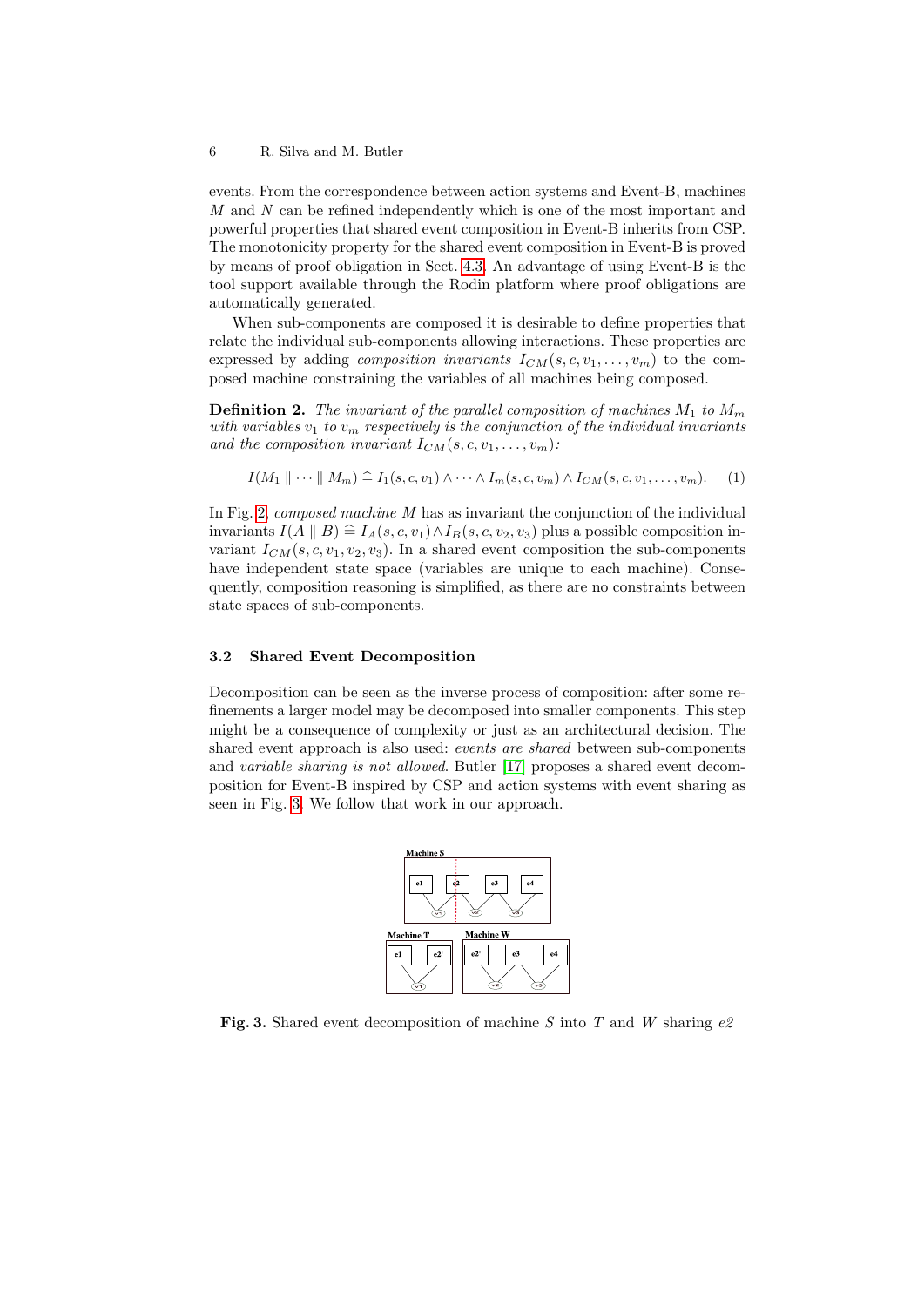The decomposition is obtained by selecting which variables from the original model are allocated to which sub-component. Therefore, events using variables allocated to different sub-components (e2 shares v1 and v2) must be split (de-scribed in Sect. [5\)](#page-12-0). The part corresponding to each variable (e2' and e2") is used to create partial versions of the original event. After the decomposition, the individual machines can be further refined since the composition relation holds. The possible recomposition of the sub-components (or their refinements) is a refinement of the original composed component although this step should never be required in practice.

## <span id="page-6-0"></span>4 Composed Machines: Composition and Refinement

We define a new construct *composed machine*, representing the shared event composition of Event-B machines. We aim to have a construct that remains reactive to changes in the sub-components. Consequently the composition is structural. The interaction of sub-components follows a "top-down" approach, representing a refinement of an existing abstraction. To formalise the composition, it is necessary to define composition and refinement POs. In the following sections, we introduce the structure of a composed machine, respective POs and prove the monotonicity property.

#### 4.1 Structure of Composed Machines

A shared event composed machine is expressed as the parallel conjunction of machines. Machines are composed in parallel including their invariants, variables and events:  $CM \cong M1 \parallel \cdots \parallel Mm$  as seen in Fig. [4.](#page-6-1) Moreover:

- The composed machine variables are all the sub-component variables  $(v_1)$ from  $M1$ ,  $v_2$  from  $M2$ , ...,  $v_m$  from  $Mm$ ) and are state-space disjoint.
- The invariants of the composed machine are defined as Def. [2.](#page-5-1)
- The composed events are defined according to Def. [1.](#page-3-1)

```
COMPOSED MACHINE CM
INCLUDES M_1, \ldots, M_mVARIABLES v_1, \ldots, v_mINVARIANTS I_{CM}(s, c, v_1, v_2, \ldots, v_m)EVENTS
    e_{11} \triangleq M1.e_{11} \parallel \dots Mm.e_{m1}...<br>
e_{1p} \hat{=} M1.e_{1p} \parallel ... Mm.e_{m1} \; e_{1p}END
```
<span id="page-6-1"></span>Fig. 4. Composed machine CM composing M1 to Mm and seeing context  $Ctx$ 

When a composed machine is used as a combination of composition and refinement, it refines an abstract model and just like in an ordinary machine, abstract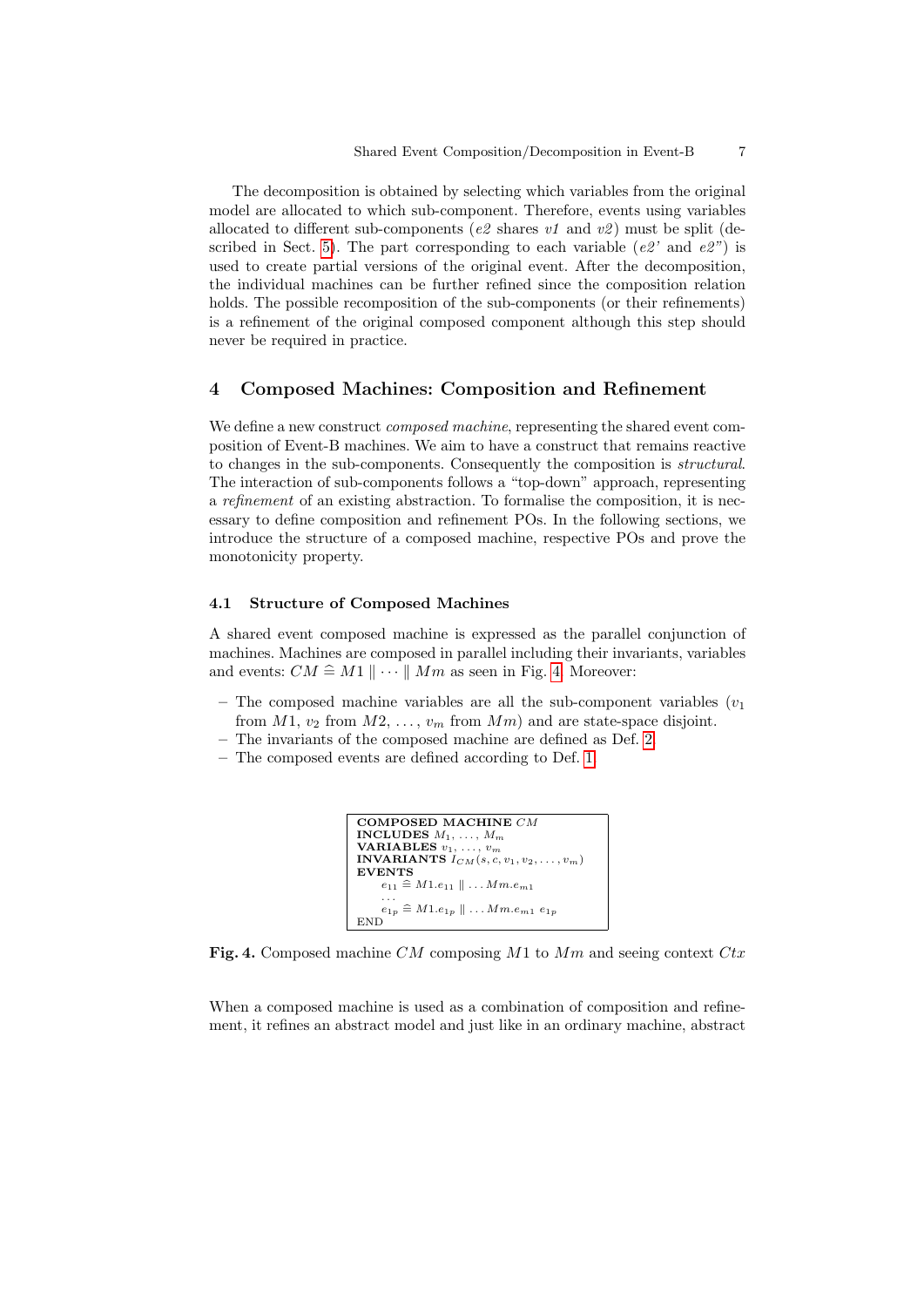events must be refined. For instance, a composed machine CM resulting from the parallel composition of  $M1...Mm$  and refining abstract machine  $M0$  can be expressed as  $M0 \subseteq CM \equiv M0 \subseteq M1 \parallel \cdots \parallel Mm$ . Next we present the required POs to verify composed machines.

#### 4.2 Proof Obligations

POs play an important role in Event-B developments. POs are generated to verify the properties of a model. For simplicity we define POs in terms of a composition of two machines  $M_1$  and  $M_2$  that refine machine  $M_0$ , but the rules generalise easily to the composition of  $n$  machines. Furthermore context elements such as sets, constants and axioms  $(s, c, A(s, c))$  that are part of the static side of a specification, are not considered in the formulas. The POs defined for standard machines are [\[5\]](#page-18-4):

- Consistency: Invariant Preservation  $(INV)$  and Feasibility  $(FIS)$
- Refinement: Guard Strengthening (GRD), Simulation/Refinement (SIM ) and Gluing Invariant Preservation (INV )
- Variant: Numeric Variant (NAT), Numeric Variant Decreasing (VAR), Finite Set Variant (FIN )
- Well-Definedness(WD)

Invariant Preservation and Gluing Invariant Preservation POs differ in that the first refers to the invariant in the abstract machine while the second refers to invariant relating abstract and concrete variables in a (concrete) refinement machine. These POs also are defined for composed machines except the ones related with variant (no variant for composed machines). We simplify the composed machines POs by assuming that the POs of the individual machines hold. We explain and define the additional POs necessary to ensure that the composed machine satisfies all the standard POs. We consider that the POs of  $M_0$ ,  $M_1$ and  $M_2$  hold. The respective composition POs are described as follows.

Consistency Consistency POs are required to be always verified. The feasibility proof obligation for the composed event e1  $\parallel$  e2 is  $FIS_{e1\parallel e2}$ .

The Feasibility PO ensures that each non-deterministic action is feasible for a particular event. The goal is to ensure that values exist for variables  $v'$  such that the before-after predicate  $S(p, s, c, v, v')$  is feasible.

**Theorem 2.** The FIS PO of individual events can be reused for proving the feasibility for each composed event and that is enough to verify this property. The feasibility PO for the composed event e1  $\parallel$  e2 can be expressed by the feasibility PO of e1  $(FIS_{e1})$  and e2  $(FIS_{e2})$ .

$$
FIS_{e1}: I_1(v_1) \wedge G_1(p_1, v_1) \vdash \exists v_1' \cdot (S_1(p_1, v_1, v_1')) \tag{2}
$$

- <span id="page-7-1"></span><span id="page-7-0"></span> $FIS_{e2}: I_2(v_2) \wedge G_2(p_2, v_2) \vdash \exists v_2' \cdot (S_2(p_2, v_2, v_2')$  $\binom{1}{2}$  (3)
- $FIS_{e1||e2}$ :  $I_{CM}(v_0, v_1, v_2) \wedge I_1(v_1) \wedge I_2(v_2) \wedge G_1(p_1, v_1) \wedge G_2(p_2, v_2)$  (4)  $\vdash \exists v_1', v_2' \cdot (S_1(p_1, v_1, v_1') \wedge S_2(p_2, v_2, v_2')).$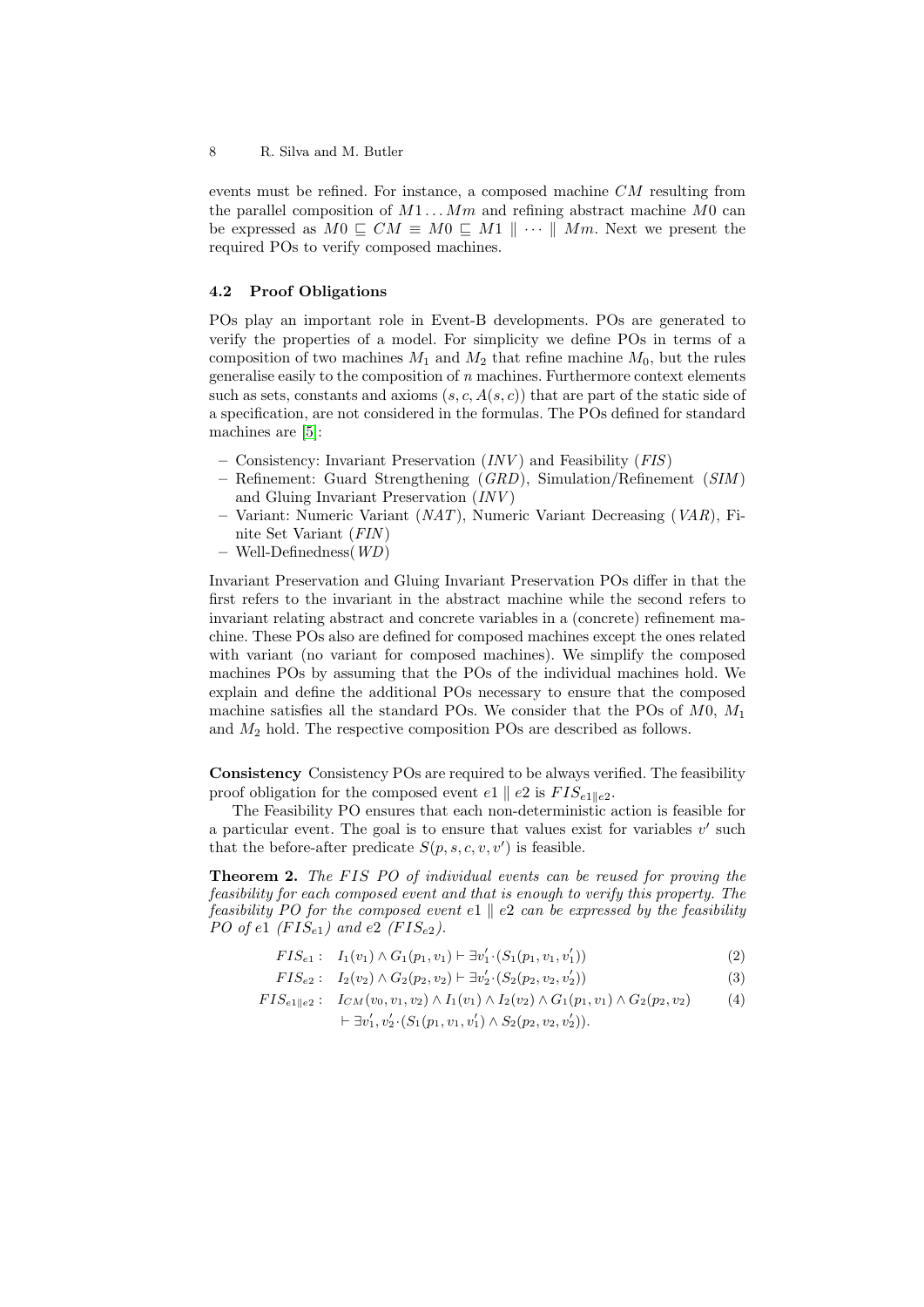Assume:  $FIS_{e1}$  and  $FIS_{e2}$ . Prove:  $FIS_{e1||e2}$ .

*Proof.* Assume the hypotheses of  $FIS_{e1||e2}$ .

$$
I_{CM}(v_0, v_1, v_2)
$$
  
\n
$$
I_1(v_1) \wedge G_1(p_1, v_1)
$$
  
\n
$$
I_2(v_2) \wedge G_2(p_2, v_2).
$$
  
\n(6)

Prove:  $\exists v'_1, v'_2 \cdot (S_1(p_1, v_1, v'_1) \land S_2(p_2, v_2, v'_2))$ . The proof proceeds as follows:

$$
\exists v'_1, v'_2 \cdot (S_1(p_1, v_1, v'_1) \land S_2(p_2, v_2, v'_2))
$$
\n
$$
\equiv \exists v'_1 \cdot (S_1(p_1, v_1, v'_1)) \land \exists v'_2 \cdot (S_2(p_2, v_2, v'_2))
$$
\n{disjoint v1 and v2}\n
$$
\Leftarrow (FIS_{e1} \land FIS_{e2}).
$$
\n
$$
\{(2)+(5),(3)+(6)\}
$$

Another consistency PO is invariant preservation. In the composed machine, invariant preservation PO  $INV_{CM}$  corresponds to the invariant preservation in all events from the individual machines that are composed. The invariant preservation proof obligation for the composed event e1  $\parallel$  e2 is  $INV_{e1\parallel e2}$ .

Theorem 3. This kind of proof obligation ensures that each invariant is preserved by each event. The goal is each individual invariant from the set of existing invariants. For each invariant  $i$  from the set of invariants  $I$  in a composed machine, the composition invariant  $I_{CM}(v_0, v_1, v_2)$  needs to be verified.

$$
INV_{e1}: I_1(v_1) \wedge G_1(p_1, v_1) \wedge S_1(p_1, v_1, v'_1) \vdash i_1(v'_1)
$$
\n
$$
(7)
$$

$$
INV_{e2}: I_2(v_2) \wedge G_2(p_2, v_2) \wedge S_2(p_2, v_2, v_2') \vdash i_2(v_2') \tag{8}
$$

$$
INV_{e1||e2}: I_{CM}(v_0, v_1, v_2) \wedge I_1(v_1) \wedge I_2(v_2)
$$
  
 
$$
\wedge G_1(p_1, v_1) \wedge G_2(p_2, v_2) \wedge S_1(p_1, v_1, v'_1) \wedge S_2(p_2, v_2, v'_2)
$$
  
 
$$
\vdash i_1(v'_1) \wedge i_2(v'_2) \wedge i_{CM}(v_0, v'_1, v'_2)
$$

Assume:  $INV_{e1}$  and  $INV_{e2}$ . Prove:  $INV_{e1||e2}$ .

*Proof.* Assume the hypotheses of  $INV_{e1||e2}$ .

<span id="page-8-5"></span><span id="page-8-4"></span><span id="page-8-3"></span><span id="page-8-2"></span>
$$
I_{CM}(v_0, v_1, v_2)
$$
  
\n
$$
I_1(v_1) \wedge G_1(p_1, v_1) \wedge S_1(p_1, v_1, v'_1)
$$
  
\n
$$
I_2(v_2) \wedge G_2(p_2, v_2) \wedge S_2(p_2, v_2, v'_2)
$$
\n(10)

Prove:  $i_1(v'_1) \wedge i_2(v'_2) \wedge i_{CM}(v_0, v'_1, v'_2)$ . The proof proceeds as follows:

$$
i_1(v'_1) \wedge i_2(v'_2) \wedge i_{CM}(v_0, v'_1, v'_2)
$$
  

$$
\Leftarrow INV_{e1} \wedge INV_{e2} \wedge i_{CM}(v_0, v'_1, v'_2).
$$
 {(7)+(9),(8)+(10)}

Well-definedness for expressions (guards, actions, invariants, etc) needs to be verified. These are verified by means of POs in Event-B [\[18\]](#page-19-10). For composed machines, well-definedness POs are only generated for  $I_{CM}(v_0, v_1, v_2)$ . Other expressions are verified in the individual machines.

<span id="page-8-1"></span><span id="page-8-0"></span>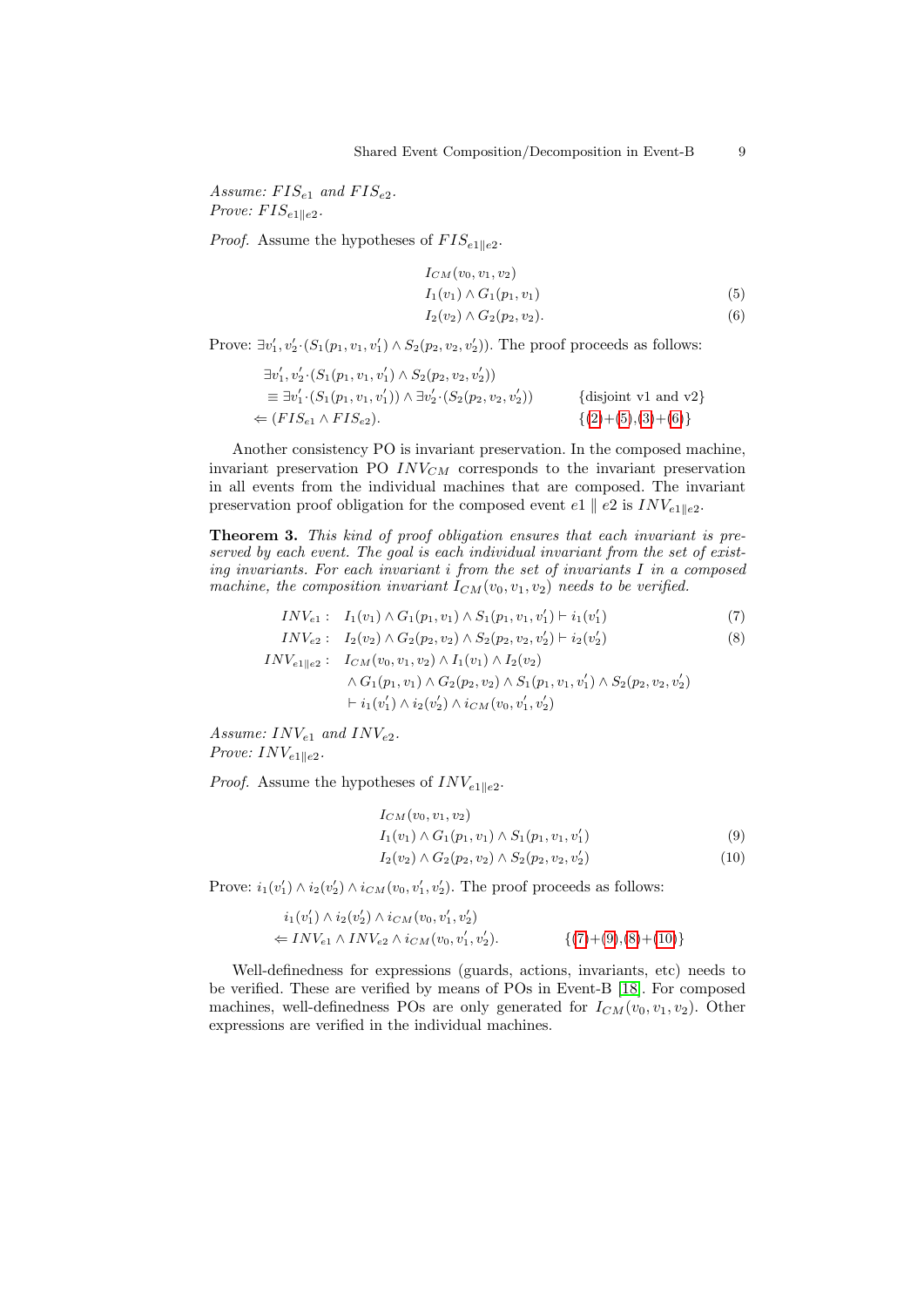Refinement Refinement POs are required when the composed machine refines an abstract machine. Machine  $M_0$  with variables  $v_0$ , invariant  $I_0(v_0)$  and abstract event  $e_0$  is refined by composed machine CM defined by machines  $M_1$  with variables  $w_1$ , invariant  $I_1(w_1)$ , event  $e_1$  and  $M_2(w_2; I_2(w_2); e_2)$  and composition invariant  $J_{CM}(v_0, w_1, w_2)$ . The composed event  $e1 \parallel e2$  refines the abstract event  $e_0$ . The refinement PO results from the verification of the invariant preservation  $J_M(v_0, w_i)$ , the verification of guard strengthening for  $G_0(p_0, v_0)$  and simulation  $S_0(p_0, v_0, v'_0)$  for each concrete event. A general refinement PO (REF<sub>ei</sub>) for a machine  $M$  refining event  $ei$  follows from:

<span id="page-9-3"></span><span id="page-9-2"></span><span id="page-9-1"></span>
$$
REF_{ei} \cong I_i(v_i) \wedge J_i(v_i, w_i) \wedge H_i(q_i, w_i) \wedge T_i(q_i, w_i, w'_i) \vdash \exists v'_i \cdot G_i(v_i) \wedge S_i(p_i, v_i, v'_i) \wedge J_i(v'_i, w'_i)
$$
\n(11)

**Theorem 4.** For each composed event e1  $\parallel$  e2, refining abstract event e0 through (gluing) composition invariant in a composed machine, the refinement REF PO consists in proving the guard strengthening of abstract guards, proving the simulation of the abstract variables  $(v_0)$  and preserving the gluing invariant  $(J_{CM}(v'_0, w'_1, w'_2))$ . From [\(11\)](#page-9-1):

$$
INV_{e1}: I_1(w_1) \wedge H_1(q_1, w_1) \wedge T_1(q_1, w_1, w_1') \vdash i_1(w_1') \tag{12}
$$

$$
INV_{e2}: I_2(w_2) \wedge H_2(q_2, w_2) \wedge T_2(q_2, w_2, w_2') \vdash i_2(w_2') \tag{13}
$$

 $REF_{e0\sqsubset(e1||e2)}: I_0(v_0)\wedge I_1(w_1)\wedge I_2(w_2)\wedge J_{CM}(v_0,w_1,w_2)$  $\wedge$   $H_1(q_1, w_1) \wedge H_2(q_2, w_2) \wedge T_1(q_1, w_1, w_1') \wedge T_2(q_2, w_2, w_2')$  $\vdash \exists v'_0 \cdot G_0(p_0, v_0) \land S_0(p_0, v_0, v'_0) \land I_1(w'_1) \land I_2(w'_2) \land J_{CM}(v'_0, w'_1, w'_2)$ 

Assume:  $INV_{e1}$  [\(12\)](#page-9-2) and  $INV_{e2}$  [\(13\)](#page-9-3). Prove:  $REF_{e0}\subset (e1||e2)$ .

*Proof.* Assume the hypotheses of  $REF_{e0}\text{E}$ <sub>(e1\|e2</sub>). Prove:  $\exists v_0'.G_0(p_0, v_0) \wedge S_0(p_0, v_0, v_0') \wedge$  $I_1(w'_1) \wedge I_2(w'_2) \wedge J_{CM}(v'_0, w'_1, w'_2)$ . The proof proceeds as follows:

$$
\exists v'_0 \cdot G_0(p_0, v_0) \wedge S_0(p_0, v_0, v'_0) \n\wedge I_1(w'_1) \wedge I_2(w'_2) \wedge J_{CM}(v'_0, w'_1, w'_2) \n\equiv G_0(p_0, v_0) \wedge I_1(w'_1) \wedge I_2(w'_2) \n\wedge \exists v'_0 \cdot (S_0(p_0, v_0, v'_0) \wedge J_{CM}(v'_0, w'_1, w'_2)) \qquad {\wedge \text{ goal; } v_0, w'_1, w'_2 \text{ are free variables}} \n\equiv G_0(p_0, v_0) \n\wedge \exists v'_0 \cdot (S_0(p_0, v_0, v'_0) \wedge J_{CM}(v'_0, w'_1, w'_2)) \qquad \text{from (12) and (13)}
$$

These are the required POs to verify composed machines. Next we show that composed machines are monotonic which allows to further refine individual machines preserving composition.

#### <span id="page-9-0"></span>4.3 Monotonicity of Shared Event Composition for Composed Machines

An important property of the shared event composition in Event-B is monotonicity. We prove it by means of refinement POs confirming that this property holds as it happens for actions systems and CSP described by Butler [\[15\]](#page-19-7). Figure [5](#page-10-0)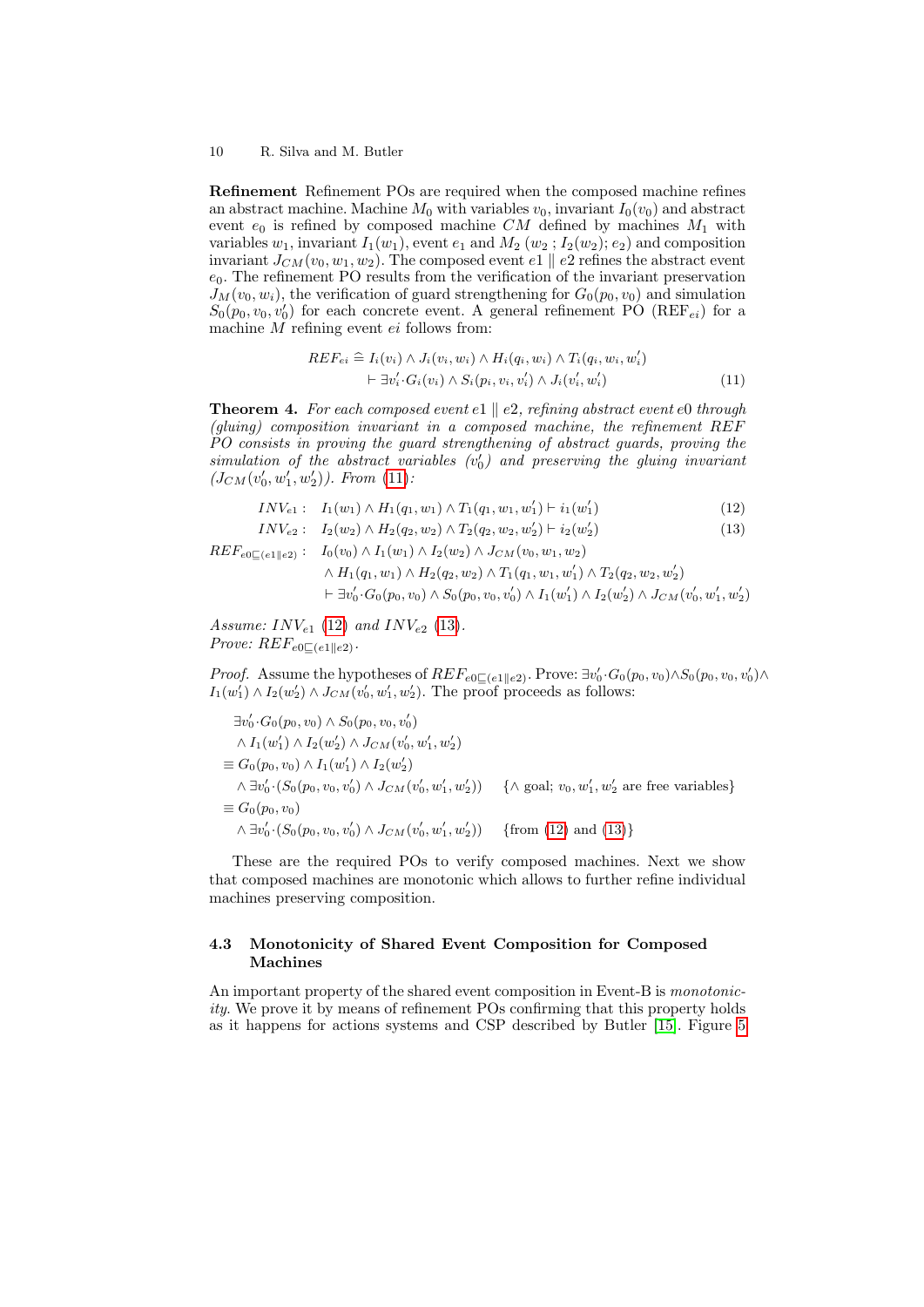shows abstract component specification M1 composed with other component specification N1, creating a composed model M1 || N1. M1 is refined by  $M2$ and  $N1$  by  $N2$  respectively. Once we compose specifications  $M1$  and  $N1$ , discharge the required composed POs,  $M1$  and  $N1$  can be refined individually while the composition properties are preserved without the need to recompose refinements  $M2$  and  $N2$ . We want to formally prove the monotonicity property



<span id="page-10-0"></span>Fig. 5. Refinement of composed machine  $CM1 \cong M1 \parallel N1$  by  $CM2 \cong M2 \parallel N2$ 

through refinement POs between composed machines. Therefore if the refinement POs hold between CM1 and CM2 then CM1  $\subseteq CM2$ . Events  $e_{M1}$  in machine  $M1$  and  $e_{M2}$  in machine  $M2$  are represented as:

$$
e_{M1} \triangleq \text{ANY } p_M \text{ WHERE } G_M(p_M, v_M) \text{THEN } S_M(p_M, v_M, v'_M) \text{ END} \tag{14}
$$

$$
e_{M2} \widehat{=} \mathbf{ANY} \ q_M \mathbf{WHERE} \ H_M(q_M, w_M) \mathbf{THEN} \ T_M(q_M, w_M, w'_M) \mathbf{ END} \tag{15}
$$

The gluing invariant of the refinement between M1 and M2 is expressed as  $J_M(v_M, w_M)$  relating the states of M1 and M2:  $M1 \sqsubseteq_{J_M} M2$ . We can derive the refinement PO between  $M2$  and  $M1$  for the concrete event  $e_{M2}$  refining abstract event  $e_{M1}$ .

$$
REF_{e_{M1}\sqsubseteq e_{M2}}: I_M(v_M) \wedge J_M(v_M, w_M) \wedge G_M(p_M, v_M) \wedge H_M(q_M, w_M)
$$
  
 
$$
\wedge S_M(p_M, v_M, v'_M) \wedge T_M(q_M, w_M, w'_M)
$$
  
 
$$
\vdash \exists v'_M \cdot G_M(p_M, v_M) \wedge S_M(p_M, v_M, v'_M) \wedge J_M(v'_M, w'_M).
$$
 (16)

The refinement PO between  $N2$  and  $N1$  is similar. We refine an abstract event in  $CM1$  by a concrete one in  $CM2$  and verify that the refinement POs for each individual machine hold for the composition. Event  $e_{M1}$  from machine  $M1$  and event  $e_{N1}$  from machine N1 are composed, resulting in the abstract composed event  $e_{M1} \parallel e_{N1}$  in CM1 from Fig. [5.](#page-10-0) The gluing invariant relating the states of  $CM1$  and  $CM2$  is expressed as the conjunction of the gluing invariants between  $(M1 \text{ and } M2)$  and  $(N1 \text{ and } N2)$ :

<span id="page-10-2"></span><span id="page-10-1"></span>
$$
J_{CM}(v_M, v_N, w_M, w_N) = J_M(v_M, w_M) \wedge J_N(v_N, w_N)
$$
\n(17)

Theorem 5. The refinement POs for composed machines is expressed as the conjunction of the refinement POs for the individual machines. Therefore the monotonicity property holds if the refinement POs of individual machines hold. The refinement PO between concrete composed event  $e_{M2} \parallel e_{N2}$  and abstract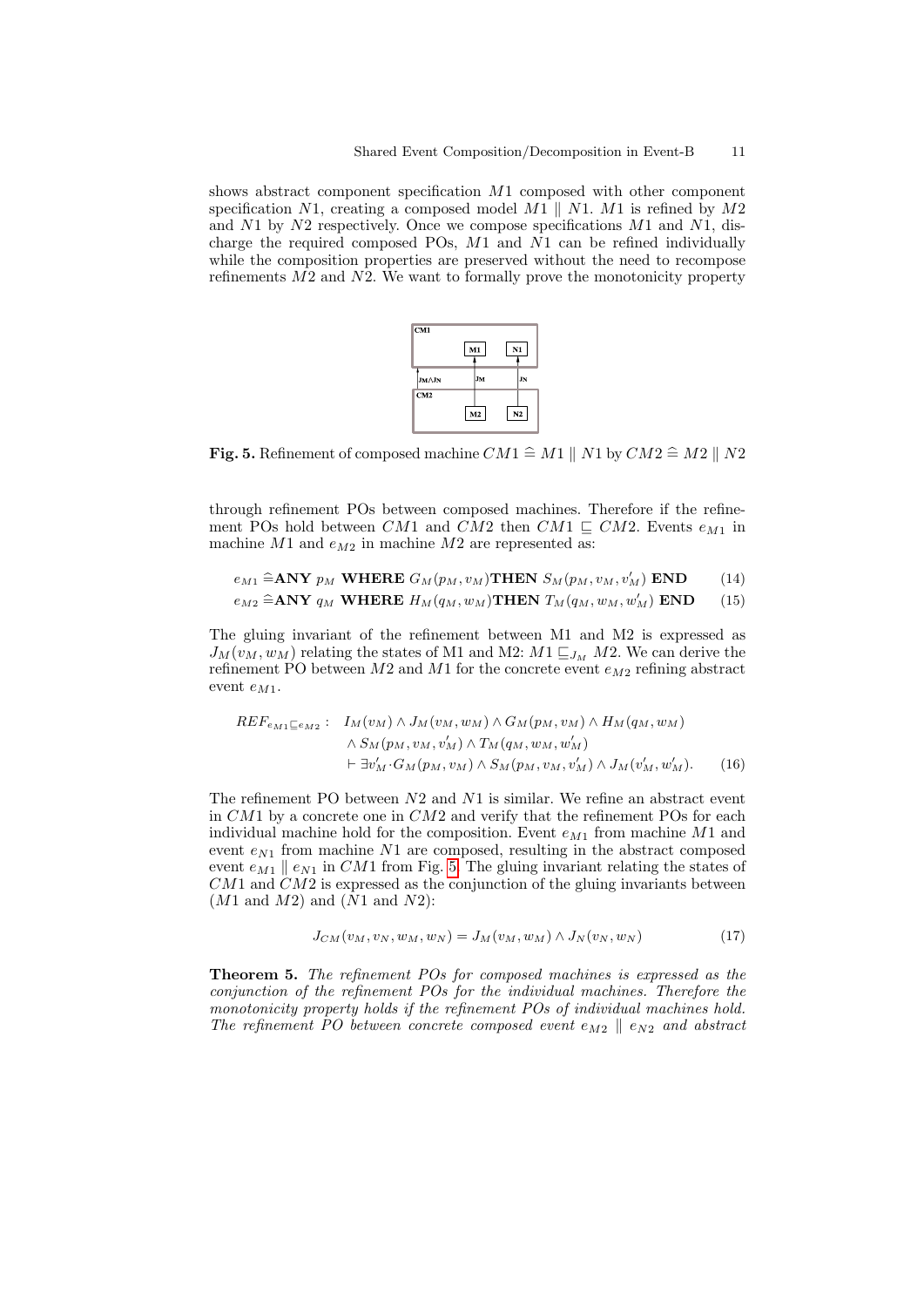composed event  $e_{M1} \parallel e_{N1}$  is expressed as:

$$
REF_{(e_{M1}||e_{N1})\sqsubseteq(e_{M2}||e_{N2})}: \quad I_M(v_M) \wedge I_N(v_N) \wedge J_{CM}(v_M, v_N, w_M, w_N) \wedge H_M(q_M, w_M) \wedge H_N(q_N, w_N) \wedge T_M(q_M, w_M, w_M') \wedge T_N(q_N, w_N, w_N') \wedge T_M(q_M, w_M, w_M') \wedge T_N(q_N, w_N, w_N') \wedge T_M(v_M, v_N', v_M', w_M') \wedge S_N(p_N, v_N, v_N') \wedge J_{CM}(v_M', v_N', w_M', w_N'). \tag{18}
$$

Assume:  $REF_{e_{M1}\sqsubseteq e_{M2}}$  and  $REF_{e_{N1}\sqsubseteq e_{N2}}$ . *Prove:*  $REF_{(e_{M1}||e_{N1}) \subseteq (e_{M2}||e_{N2})}$ .

*Proof.* Assume the hypotheses of  $REF_{(e_{M1}||e_{N1})\subseteq(e_{M2}||e_{N2})}$ .

<span id="page-11-1"></span><span id="page-11-0"></span>

| $J_{CM}(v_M, v_N, w_M, w_N) \equiv J_M(v_M, w_M) \wedge J_N(v_N, w_N)$ {expanding $J_{CM}$ from (17)} |      |
|-------------------------------------------------------------------------------------------------------|------|
| $I_M(v_M) \wedge H_M(q_M, w_M) \wedge T_M(q_M, w_M, w'_M)$                                            | (19) |
| $I_N(v_N) \wedge H_N(q_N, w_N) \wedge T_N(q_N, w_N, w'_N)$                                            | (20) |

Prove:  $\exists v'_M, v'_N \cdot G_M(p_M, v_M) \wedge G_N(p_N, v_N) \wedge S_M(p_M, v_M, v'_M) \wedge S_N(p_N, v_N, v'_N) \wedge$  $J_{CM}(v_M', v_N', w_M', w_N')$ . The proof proceeds as follows:

$$
\exists v'_{M}, v'_{N} \cdot G_{M}(p_{M}, v_{M}) \wedge G_{N}(p_{N}, v_{N})
$$
\n
$$
\wedge S_{M}(p_{M}, v_{M}, v'_{M}) \wedge S_{N}(p_{N}, v_{N}, v'_{N})
$$
\n
$$
\wedge J_{M}(v'_{M}, w'_{M}) \wedge J_{N}(v'_{N}, w'_{N}) \qquad \{\text{expanding } J_{CM} \text{ from (17)}\}
$$
\n
$$
\equiv \exists v'_{M} \cdot G_{M}(v_{M}) \wedge S_{M}(p_{M}, v_{M}, v'_{M}) \wedge J_{M}(v'_{M}, w'_{M})
$$
\n
$$
\wedge \exists v'_{N} \cdot G_{N}(v_{N}) \wedge S_{N}(p_{N}, v_{N}, v'_{N}) \wedge J_{N}(v'_{N}, w'_{N}) \qquad \{\text{disjoint } v'_{M}, v'_{N}\}
$$
\n
$$
\Leftarrow REF_{e_{M1}} \sqsubseteq e_{M2} \wedge REF_{e_{N1}} \sqsubseteq e_{N2} \qquad \{(16)+(19),(16)+(20)\}
$$

We also need to prove the monotonicity for single (non-composed) events that appear at both levels of abstraction. We shall prove it using machines M1 and  $CM2$ . In this case, the gluing invariant described in  $(17)$  does not use neither the variables  $(v_N)$  neither the invariants( $I_N$ ) neither events  $(e_{N1})$  from N1. Therefore it can be simplified and rewritten as:

$$
J_{CM}(v_M, w_M, w_N) = J_M(v_M, w_M) \wedge J_N(w_N)
$$
\n
$$
(21)
$$

Deriving from [\(21\)](#page-11-2), the goal of  $INV_{e_{M2}||e_{N2}}$  can be expanded to:

<span id="page-11-3"></span><span id="page-11-2"></span>
$$
j_{CM}(v'_M, w'_M, w'_N) \equiv j_M(v'_M, w'_M) \wedge j_N(w'_N)
$$
 (22)

where  $j_M$  and  $j_N$  correspond to each invariant from the set of gluing invariants  $J_M$  and  $J_N$  respectively.

**Theorem 6.** An individual event  $e_{M1}$  in machine M1 is refined by a composed event  $e_{M2} \parallel e_{N2}$  in composed machine CM2. The monotonicity is preserved if the refinement PO between M1 and M2 hold in conjunction with the gluing invariant preservation PO for the composed event  $e_{M2} \parallel e_{N2}$ . The refinement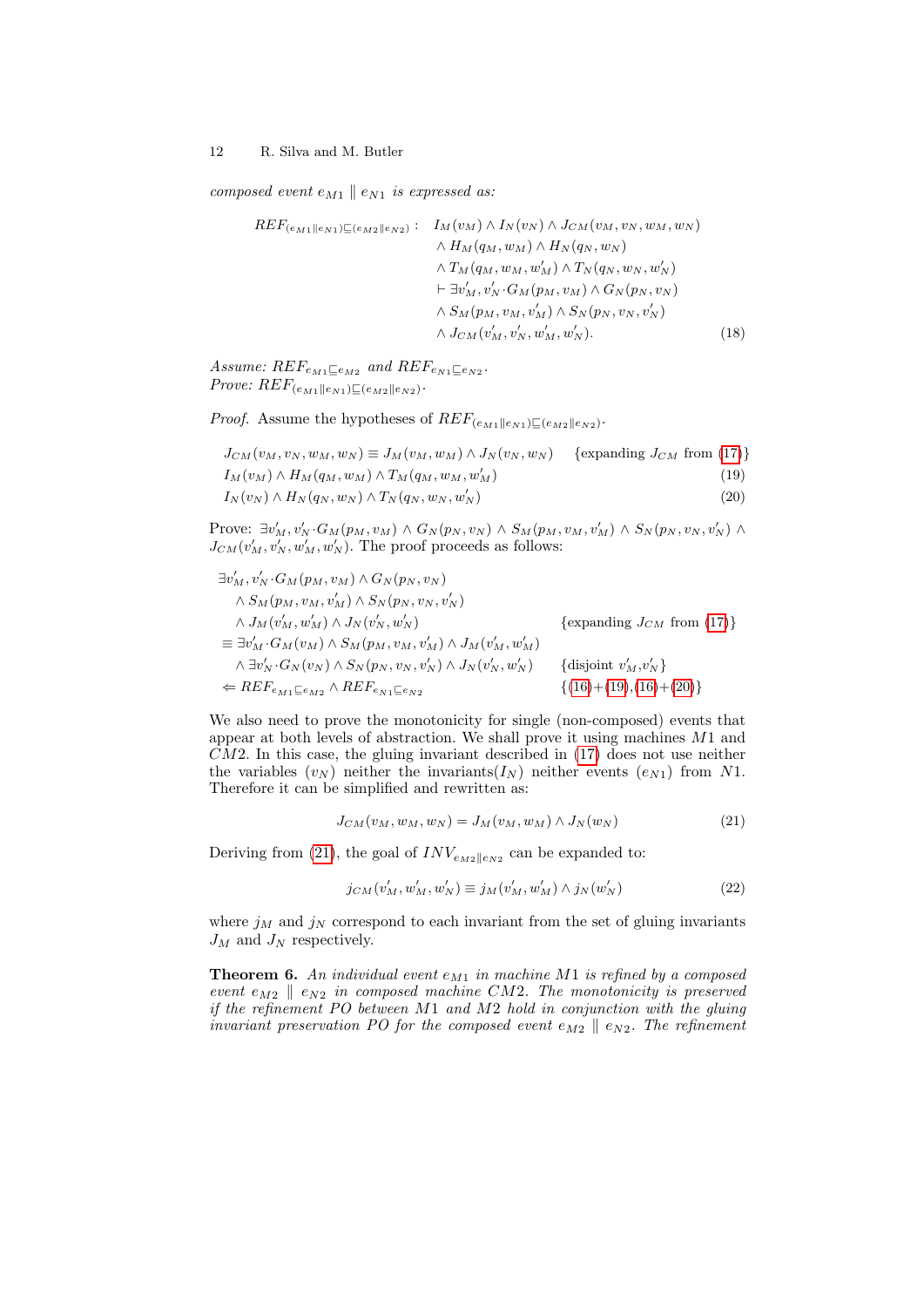PO between concrete composed event  $e_{M2} \parallel e_{N2}$  and abstract non-composed event  $e_{M1}$ :

 $REF_{e_{M1}\sqsubset (e_{M2}\parallel e_{N2})}: I_M(v_M) \wedge J_{CM}(v_M,w_M,w_N) \wedge H_M(q_M,w_M)$  $\wedge$   $H_N(q_N,w_N) \wedge T_M(q_M,w_M,w_M') \wedge T_N(q_N,w_N,w_N')$  $\vdash \exists v'_M\!\cdot\! G_M(p_M,v_M) \land S_M(p_M,v_M,v'_M) \land J_{CM}(v'_M,w'_M,w'_N)$ (23)

Assume:  $REF_{e_{M1}\sqsubseteq e_{M2}}$  and  $INV_{e_{M2}\parallel e_{N2}}$ . *Prove:*  $REF_{e_{M1}\sqsubseteq(e_{M2}\|e_{N2})}$ .

*Proof.* Assume the hypotheses of  $REF_{e_{M1}\sqsubseteq(e_{M2}\parallel e_{N2})}$ .

<span id="page-12-1"></span>
$$
J_{CM}(v_M, w_M, w_N) \equiv J_M(v_M, w_M) \wedge J_N(w_N) \quad \{\text{expanding } J_{CM} \text{ from (21)}\}.
$$
  
\n
$$
I_M(v_M) \wedge H_M(q_M, w_M) \wedge T_M(q_M, w_M, w'_M)
$$
\n
$$
H_N(q_N, w_N) \wedge T_N(q_N, w_N, w'_N)
$$
\n(24)

And the hypotheses of  $INV_{e_{M2}||e_{N2}}$ :

<span id="page-12-3"></span><span id="page-12-2"></span>
$$
J_{CM}(v_M, w_M, w_N) \equiv J_M(v_M, w_M) \wedge J_N(w_N) \quad \{\text{expanding } J_{CM} \text{ from (21)}\}
$$
  
\n
$$
I_M(v_M) \wedge H_M(q_M, w_M) \wedge T_M(q_M, w_M, w'_M)
$$
  
\n
$$
W_2(v'_M, w_M, w_N, q_M, q_N, w'_M, w'_N)
$$
  
\n
$$
H_N(q_N, w_N) \wedge T_N(q_N, w_N, w'_N)
$$
\n(26)

Prove:  $\exists v'_M \cdot G_M(p_M, v_M) \wedge S_M(p_M, v_M, v'_M) \wedge J_{CM}(v'_M, w'_M, w'_N)$ . The proof proceeds as follows:

$$
\exists v'_{M} \cdot G_{M}(p_{M}, v_{M}) \wedge S_{M}(p_{M}, v_{M}, v'_{M})
$$
\n
$$
\wedge J_{CM}(v'_{M}, v'_{N}, w'_{M}, w'_{N})
$$
\n
$$
\equiv \exists v'_{M} \cdot G_{M}(p_{M}, v_{M}) \wedge S_{M}(p_{M}, v_{M}, v'_{M})
$$
\n
$$
\wedge J_{M}(v'_{M}, w'_{M}) \wedge J_{N}(w'_{N})
$$
\n
$$
\equiv \exists v'_{M} \cdot G_{M}(p_{M}, v_{M}) \wedge S_{M}(p_{M}, v_{M}, v'_{M}) \wedge J_{M}(v'_{M}, w'_{M})
$$
\n
$$
\wedge J_{N}(w'_{N})
$$
\n
$$
\Leftrightarrow REF_{e_{M1}} \sqsubseteq e_{M2} \wedge J_{N}(w'_{N})
$$
\n
$$
\Leftrightarrow REF_{e_{M1}} \sqsubseteq e_{M2} \wedge INV_{e_{M2}} || e_{N2}
$$
\n
$$
\{(16)+(24)\}\n{22)+(25)+(26)\}
$$

New events can be added during refinement. They must respect the refinement POs. The refinement PO proof for new events is similar to the previous cases but applied to a single event refined by composed event. Due to the lack of space we do not present it here.

## <span id="page-12-0"></span>5 Decomposition Guideline

Based on the work developed for composition, its properties and the inverse relation between composition and decomposition, we develop a methodology to partition models in a shared event style. As described in Sect. [3.2,](#page-5-2) for a shared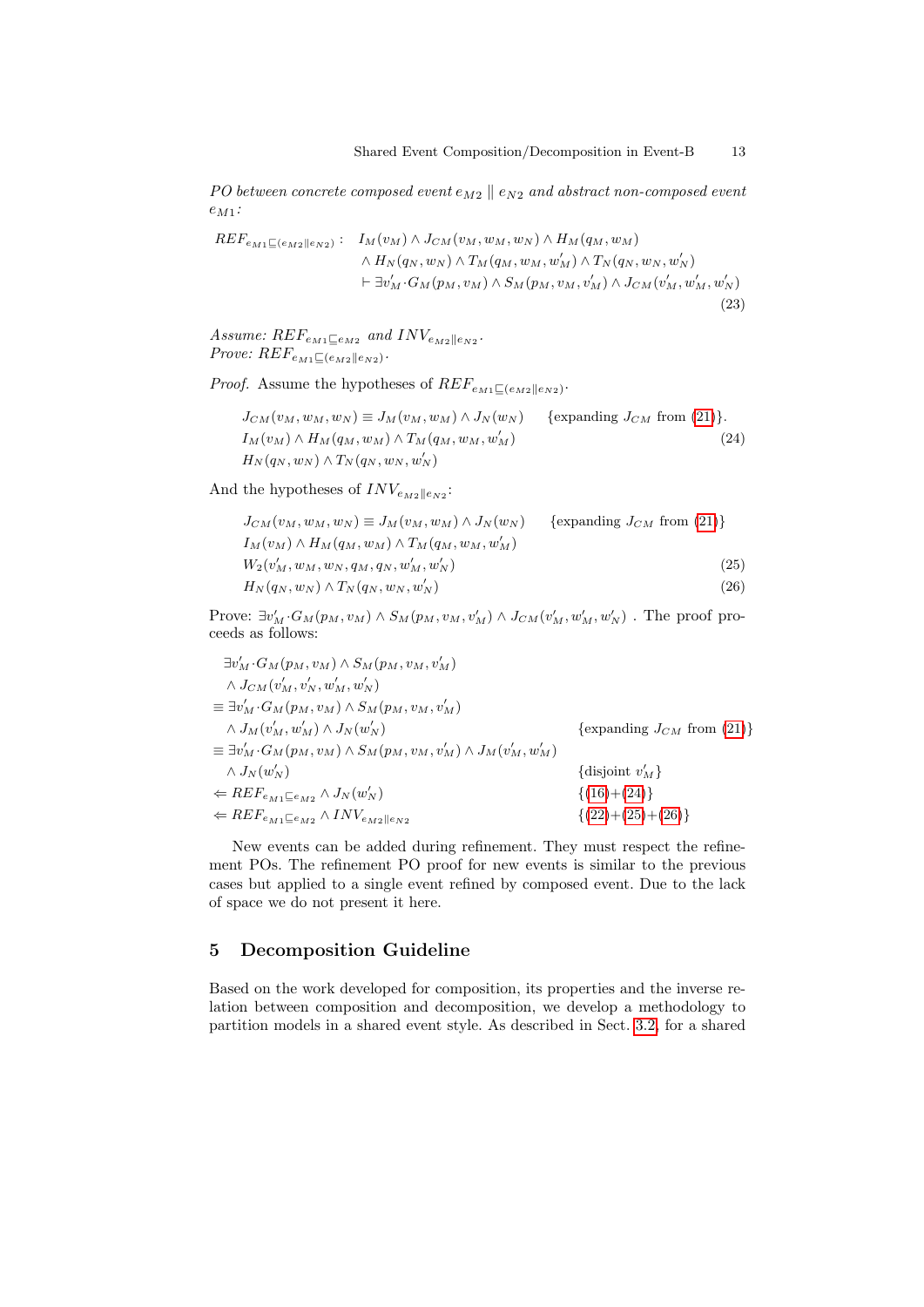event decomposition approach, the variables of a system are separated into different sub-components and consequently the rest of the system is decomposed. As a restriction of the shared event approach, no variable sharing is allowed. We present the required steps to process a decomposition, possible problems and how to tackle them.

- Variables: From the modeller's point of view, the decomposition starts by defining which sub-components are generated. The following step is to define the partition of variables over the sub-components. The rest of the model decomposition (events, parameters, invariants, contexts) is a consequence of the variable allocation as defined below.
- Invariants: The decomposition of the invariants depends on the scope of the variables. Therefore the minimal set of invariants must include the variable type definitions. And these are the required invariants for a valid refinement. Additional ones depend on the user, as they may be useful in later refinements or to help in reusing the sub-components. When an invariant clause is demanded and uses variables placed outside the scope of a sub-component, a further refinement of the composed component might be required to make an explicit separation of the variables.
- Events: The partition of the events depends on the partition of the variables. When the decomposition occurs, parameters are shared between the decomposed events. The guard of a decomposed event inherits the guard on the composed event according to the variable partition. For example, let us consider event e1:

 $e1 \triangleq$  WHEN  $c =$  TRUE THEN  $a := b \parallel c :=$  FALSE

where variables  $a$  and  $b$  are of type  $DATA$  and variable  $c$  is a Boolean. This event is enabled when  $c$  is TRUE and results in  $a$  being assigned the value of b and this event being disabled by assigning c to FALSE. If this event is decomposed such that variable a belongs to sub-component M1 and variables b and c belong to  $M2$ , then action  $a := b$  needs to be split. This assignment needs to be rewritten in a way that these variables are not part of the same expression. A solution is to refine this event in a way that the guards and actions do not refer to variables allocated to different sub-components. Before the decomposition, we refine event  $e_1$  by adding parameter  $p$ .

$$
e1 \cong \textbf{ANY } p \textbf{ WHERE } c = \text{TRUE } \land p \in DATA \land p = b
$$
  
\n**THEN** 
$$
a := p \parallel c := \text{FALSE }
$$

Parameter  $p$  receives the value of variable  $b$ . Then the value of  $p$  is assigned to variable  $a$ . The parameter  $p$  is shared between the sub-components and whereas variable  $\alpha$  is within the scope of  $M1$  only containing the guard  $p \in DATA$  and the action  $a := p \cdot (e1)$ , the guard  $p = b$  is added to M2  $\epsilon$ <sup>"</sup>):

$$
e1' \cong \text{ANY } p \text{ WHERE } p \in DATA \text{ THEN } a := p
$$
  

$$
e1'' \cong \text{ANY } p \text{ WHERE } p \in DATA \land p = b \land c = \text{TRUE } \text{THEN } c := \text{FALSE}
$$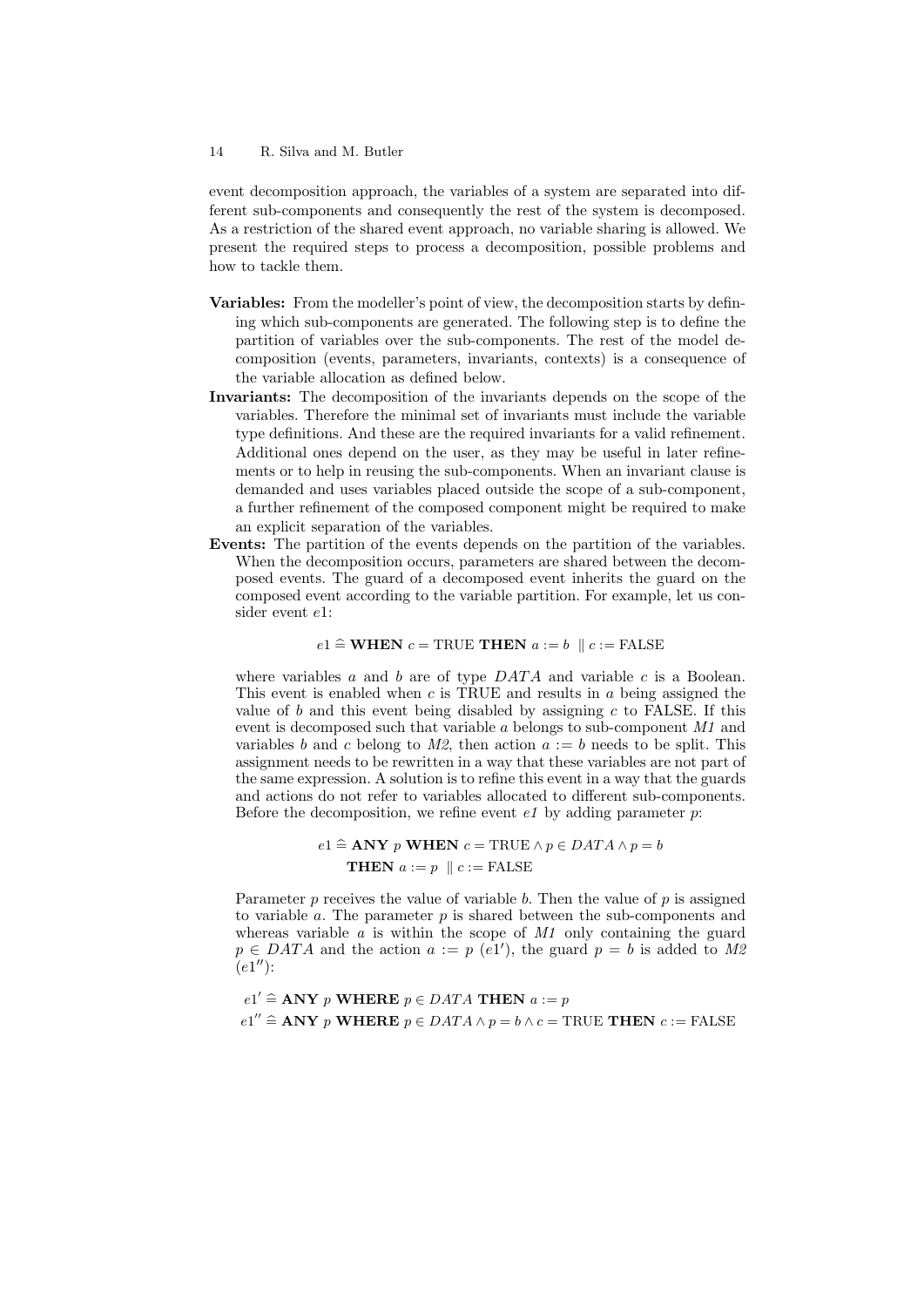These corresponds to the value passing of parallel events similar to suggested by Butler  $[15]$  for action systems based on CSP: for event  $e1''$ , parameter p has a output behaviour as it is written by the value of  $b$ ; in event  $e1'$ , parameter  $p$  has an input behaviour as its value is read and assigned to variable a.

The events in the sub-components resulting from the decomposition maintain the interface of the original events, preserving the parts corresponding to the variables that belongs to each sub-component.

### <span id="page-14-0"></span>6 File Access Management case study

A distributed system is presented where a system is decomposed into two smaller parts. A specification of a file management system is developed: files containing DATA can be created, read, overwritten, deleted and sent to other users. Each file has an owner. The owners are users with clearance level ranging from 1 to 10 where 10 is the highest level. A super user exists with clearance level 10. Moreover, files have a classification level varying from 1 to 10. Permission is needed in order to read, modify or delete a file. When the permission is granted, the requested action can take place.

Machine FileAccessManagement contains variables user, file, fileData (contains the data of each file) and fileStatus (defines the status of a file operation and can have the states SUCCESS or FAILED). When a file is created or sent, variable *fileStatus* is updated accordingly to the result of the operation. The status of a file must be reset (in event *clearFileStatus*) to allow a new operation in the same file. The access management is defined by variables *userClearanceLevel*, permission, fileClassification and fileOwner. A user can change the clearance of another user as long as the former has a clearance level superior to the latter as described in event *modifyUser* (guard  $grd3$  in Fig. [6\)](#page-15-0). For all the other operations, permission is required and it is granted by the non-deterministic action in event requestPermission. When a permission is granted, a file can be read, modified, deleted or sent to another user. A file can only be modified by users with a clearance level superior to the file classification (guard  $grd8$  in event overwriteFile). To delete a file, described in event *deleteFile*, the user must be the owner of the file or be the super user as described by guard grd5.

Our intention is to separate the management of permissions (administrative task) from the modification of the files in the disk (writing, reading tasks). The result are two sub-components, AccessMng and FileMng that deal with different aspects of the system. An advantage of this separation is to more easily define specific properties to each part without additional constraints of the other part. For instance, an administrative task of AccessManagement is to have a quota of disk per user which is irrelevant to  $FileMng$ . Overwriting a file in the disk is relevant to  $FileMng$  but not to  $AccessMng$  that deals with the users that are allowed to execute this action. Therefore we decompose FileAccessManagement into two sub-components as described in the next section.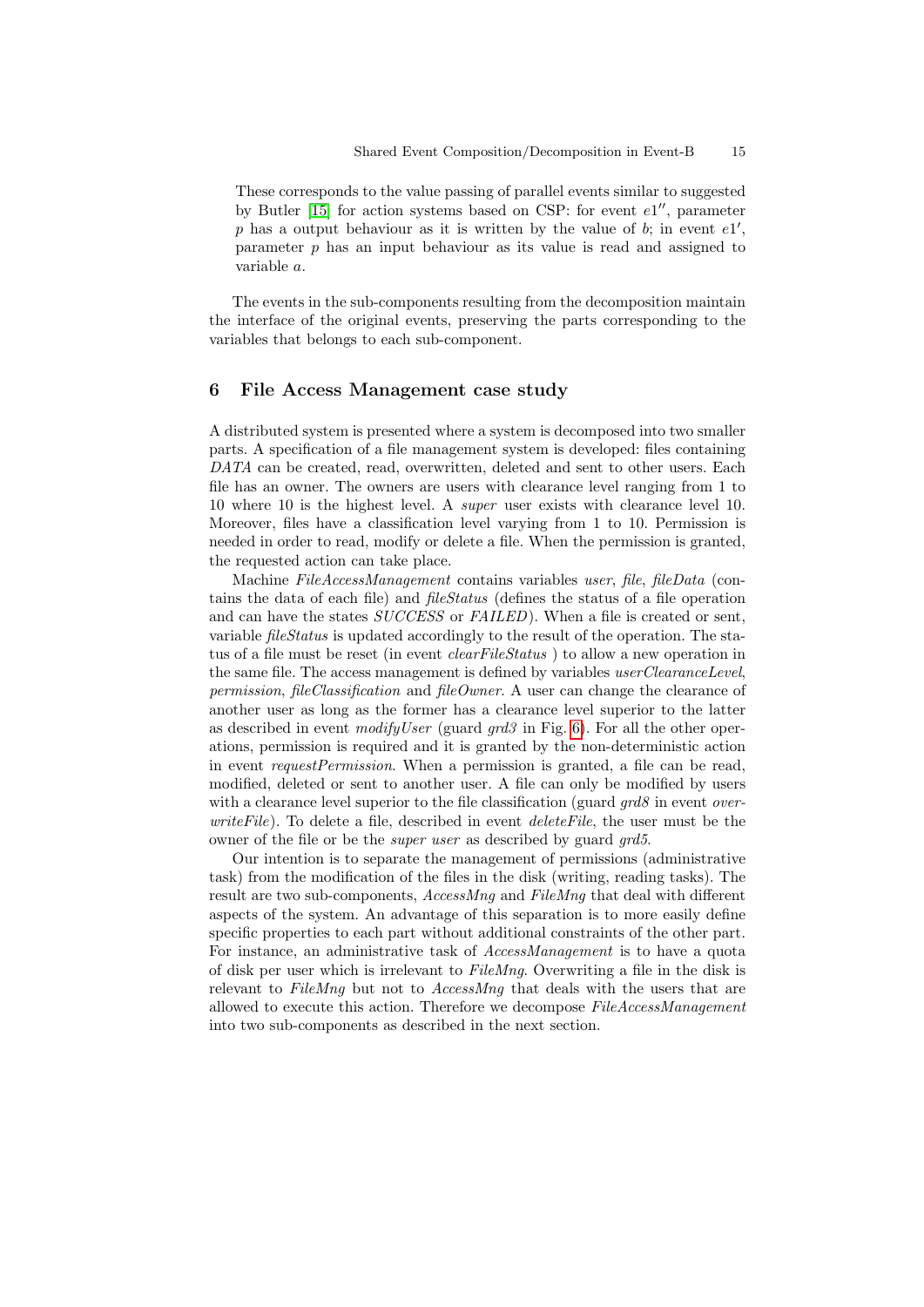

<span id="page-15-0"></span>Fig. 6.  $$ Fig. 6. FileAccessManagement: variables, invariants and some events

## 6.1 Decomposition:  $AccessMng$  and  $FileMng$

ollowing the step!' are allocated to  $AccessMng$  and  $FileMng$  as described in the following table: Following the steps suggested in Sect. [5,](#page-12-0) the variables of FileAccessManagement

|           | FileMng             | AccessMng                       |
|-----------|---------------------|---------------------------------|
| Variables | file, user,         | userClearanceLevel, permission, |
|           | fileData,fileStatus | fileOwner,fileClassification    |

The distribution of events can be seen on the composed machine described in Fig. [7.](#page-16-0) Some events are specific to a sub-component: events modifyUser and requestPermission belong to AccessMng while clearFileStatus belongs to FileMng; the other events are shared. In Fig. [8,](#page-16-1) the invariants include theorems defining the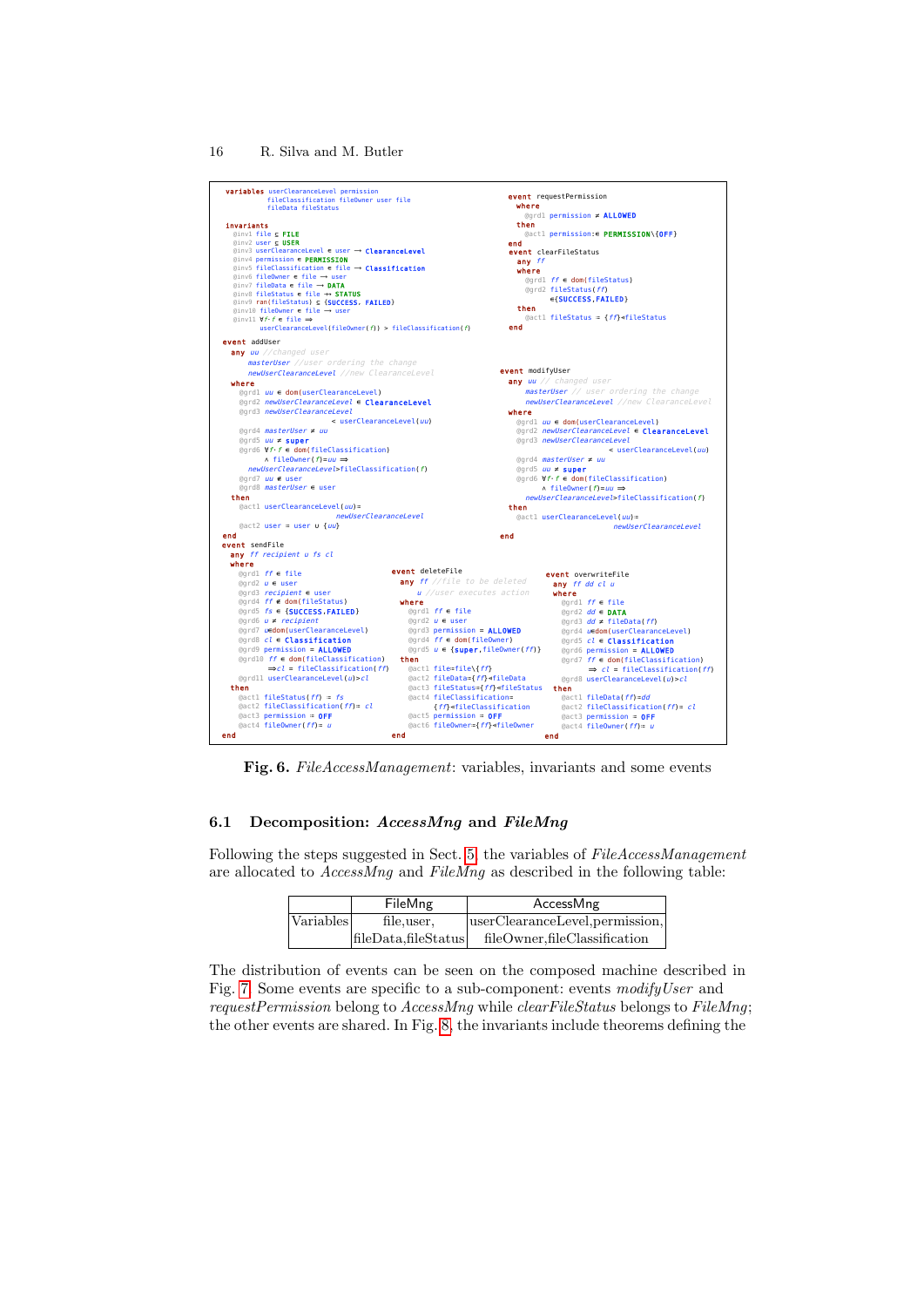|                    | <b>COMPOSED MACHINE</b> FileAccessManagement                                      |
|--------------------|-----------------------------------------------------------------------------------|
| <b>INCLUDES</b>    |                                                                                   |
| AccessMng, FileMng |                                                                                   |
| <b>EVENTS</b>      |                                                                                   |
|                    | $addUser \hat{=} AccessMng.addUser \parallel FileMng.addUser$                     |
|                    | modify User $\widehat{=}$ AccessMnq.modify User                                   |
|                    | createFile $\widehat{=}$ AccessMng.createFile    FileMng.createFile               |
|                    | readFile $\hat{=}$ AccessMng.readFile $\parallel$ FileMng.readFile                |
|                    | overwriteFile $\hat{=}$ AccessMnq.overwriteFile $\parallel$ FileMnq.overwriteFile |
|                    | deleteFile $\hat{=}$ AccessMng.deleteFile $\parallel$ FileMng.deleteFile          |
|                    | sendFile $\hat{=}$ AccessMng.sendFile    FileMng.sendFile                         |
|                    | request Permission $\hat{=}$ AccessMnq.request Permission                         |
|                    | $clearFilesStatus \hat{=} FileMnq. clearFilesStatus$                              |

<span id="page-16-0"></span>Fig. 7. Composed machine FileAccessManagement

variable types as suggested in Sect. [5.](#page-12-0) Moreover for Fig. [8\(](#page-16-1)b), invariants relating variables for the same sub-component are automatically included. Figure [9](#page-17-1) shows the decomposed events *overwriteFile* where parameters  $f, dd$  and  $c$  are shared (value passing from  $AccessMng$  to  $FileMng$ ). Also the actions are split according to the user's variable selecting (cf. Table above):  $fileOwner$ ,  $fileClassifier$ and permission belong to AccessMng while fileData belongs to FileMng.



<span id="page-16-1"></span>Fig. 8.  $AccessMng$  (a) and  $FileMng$  (b): variables and invariants @act2 permission % OFF  $\mathcal{O}$  (1)  $\mathcal{O}$ 

Composition and decomposition are combined: the decomposition partitions the model in sub-components based on the variables and the composition expresses the events' interaction. The extensibility of Rodin, allows new functionalities to be added to the Event-B language. Silva et al  $[19]$  developed a semiautomatic decomposition tool for shared event or shared variable. A composition  $\frac{1}{20}$  is also available in the Rodin platform. We use both tools: FileAccess-Management is decomposed using the decomposition tool and the composition tool shows the event splitting. In a shared event decomposition, the user does not control the event splitting since they are a consequence of the variable allocation (selected by the user). Therefore the composition view gives an additional insight of the entire process, complementing the decomposition view.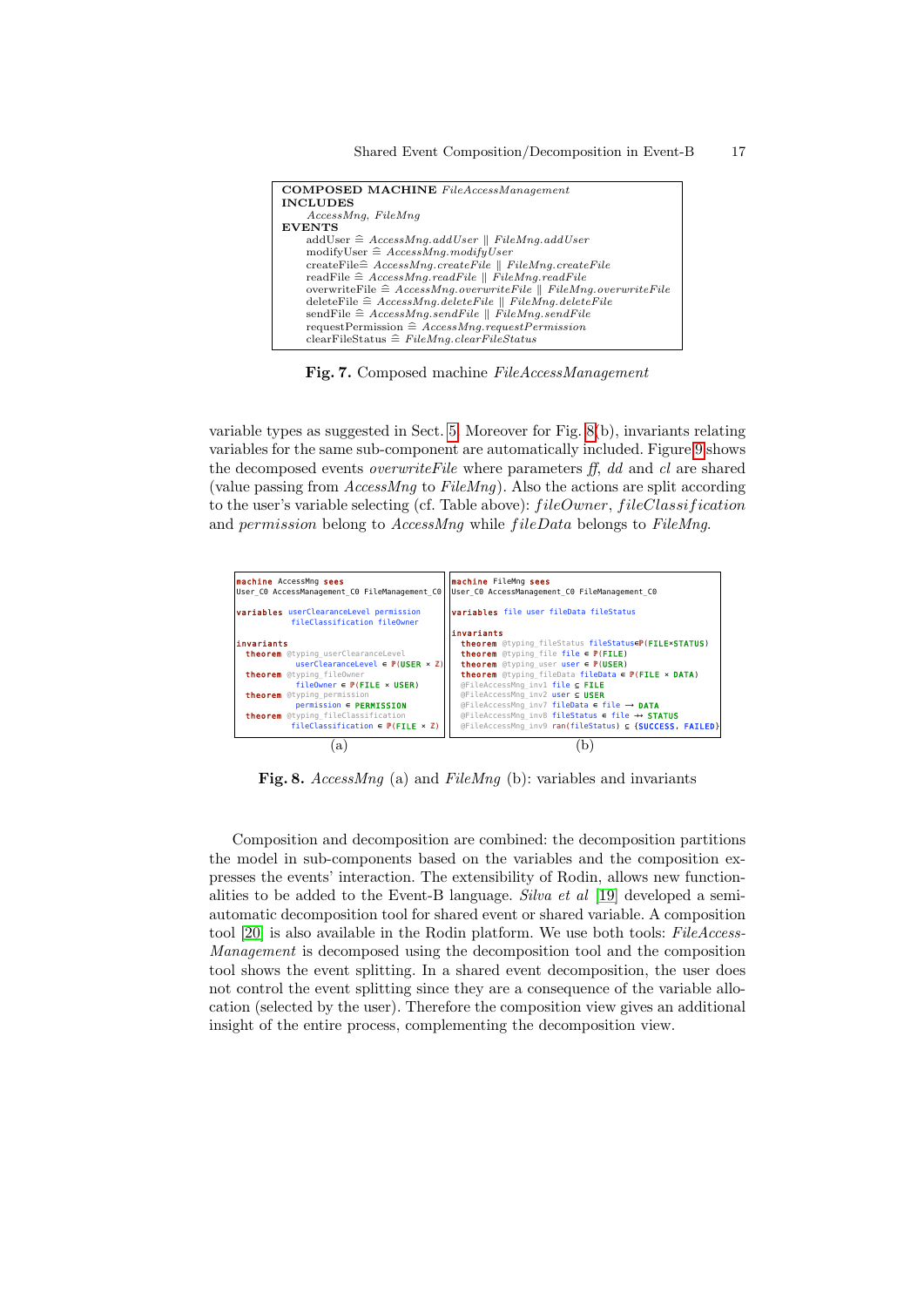![](_page_17_Figure_1.jpeg)

<span id="page-17-1"></span>Fig. 9. Decomposed events overwriteFile for AccessMng (a) and FileMng (b)

As we proved in Sect. [4.3,](#page-9-0) shared event composition is monotonic and consequently sub-components can be further refined independently preserving the verified properties while composed. For instance, AccessMng can be refined by defining a more deterministic event *requestPermission* based on the kind of operation and user. For  $FileMng$ , event sendFile can be further refined by introducing a processing queue where events can be stored. The advance of independent refinement of sub-components is a separation of behaviours and properties veri- @typing\_recipient recipient ! USER fiable without the interference of other sub-components.

## <span id="page-17-0"></span>7 Related Work

Composition allows the interaction of sub-components. Back [\[21\]](#page-19-13), Abadi and Lamport[\[22\]](#page-19-14) studied the interaction of components through shared variable composition. Jones [\[23\]](#page-19-15) also proposes a shared variable composition for VDM by restricting the behaviour of the environment and the operation itself in order to consider the composition valid using rely-guarantee conditions. In Z, composition can be achieved by combining schemas [\[14\]](#page-19-6) where variables within the same scope cannot have identical names or by views [\[1\]](#page-18-0) allowing the development of partial specifications that can interact through invariants that relate their state or by operations' synchronisation. Although systems are developed in single machines in classical B, Bellegarde et at [\[24\]](#page-19-16) suggest a composition by rearranging separated machines and synchronising their operations under feasibility conditions. The behaviour of a component composition is seen as a labelled transition system using weakest preconditions, where a set of authorised transitions are defined. The objective is to verify the refinement of synchronised parallel composition between components but it is limited to finite state transitions and a finite number of components. This work differs from ours as it uses a labelled transition system including a notion of refinement and variable sharing while we use synchronisation and communication in the CSP style. Butler and Walden [\[25\]](#page-19-17) discuss a combination of action systems and classical B by composing machines using parallel systems in an action system style and preserving the invariants of the individual machines. This approach allows the classical B to derive parallel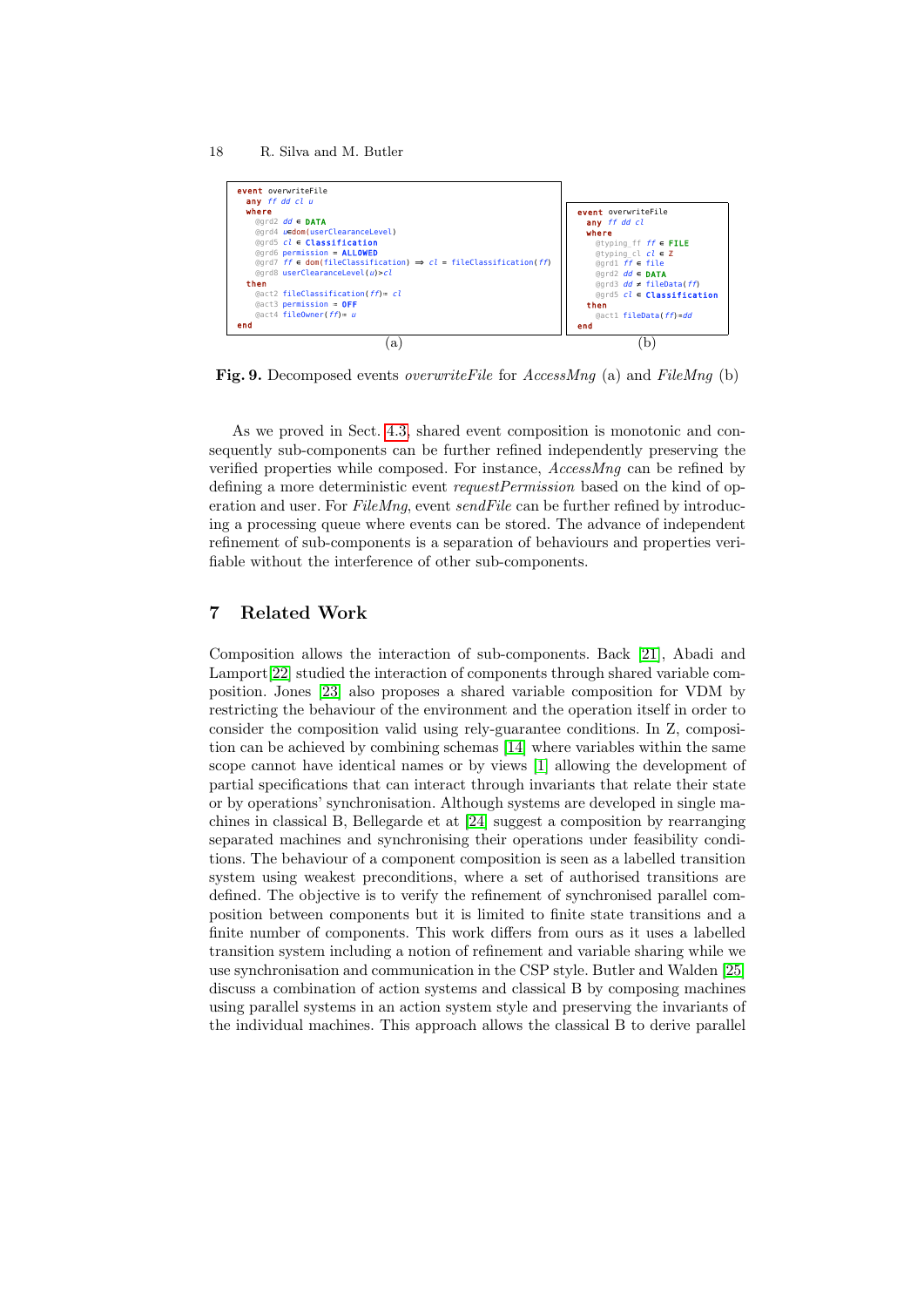and distributed systems and since the parallel composition of action system is monotonic, the sub-systems in a parallel composition may be refined independently. This work is closely related to our work with similar underlying semantics and notion of refinement based on CSP. Abrial et al [\[6\]](#page-18-5) propose a state-based decomposition for Event-B introducing the notion of shared variables and external events. Although it allows variable sharing, this approach is also monotonic but its respective nature is more suitable for parallel programs [\[26\]](#page-19-18).

## <span id="page-18-7"></span>8 Conclusions

Our Event-B composition and decomposition is based on the close relation between action systems and Event-B plus the correspondence between action systems and CSP as described in Sect. [3.1.](#page-3-2) Composition POs are defined to ensure valid composed machines and refinements. These can be simplified when machine POs are reused. We prove that shared event composition is monotonic by means of POs and "top-down" refinement is allowed. Sub-components interact through event parameters by value-passing. Event-B is extended to support *shared event* composition, allowing combination and reuse of existing sub-components through the introduction of composed machines. We do not address the step corresponding to the translation of the composition to an implementation. This study needs to be carried out in the future. Using a case study, composition, decomposition and refinement are combined, suggesting a methodology for modelling distributed systems and verifying properties through the generation of POs. A file access management system is decomposed into two independent parts with a separation of their logics: file and access management and possible refinements are suggested. Other case studies have been applying (de)composition with success such as the decomposition of a safety metro system <sup>[2](#page-18-8)</sup>.

## References

- <span id="page-18-0"></span>1. Jackson, D.: Structuring Z specifications with views. ACM Trans. Softw. Eng. Methodol. 4(4) (1995) 365–389
- <span id="page-18-1"></span>2. Zave, P., Jackson, M.: Conjunction as Composition. ACM Trans. Softw. Eng. Methodol. 2(4) (1993) 379–411
- <span id="page-18-2"></span>3. Jones, C.B.: Wanted: a compositional approach to concurrency. In: Programming methodology. Springer-Verlag New York, Inc., New York, NY, USA (2003) 5–15
- <span id="page-18-3"></span>4. Poppleton, M.: The Composition of Event-B Models. In: ABZ2008: Int. Conference on ASM, B and Z. Volume 5238., Springer LNCS (September 2008) 209–222
- <span id="page-18-4"></span>5. Abrial, J.R.: Modeling in Event-B: System and Software Engineering. Cambridge University Press (2010)
- <span id="page-18-5"></span>6. Abrial, J.R., Hallerstede, S.: Refinement, Decomposition, and Instantiation of Discrete Models: Application to Event-B. Fundam. Inf. 77(1-2) (2007) 1–28
- <span id="page-18-6"></span>7. Butler, M.: An Approach to the Design of Distributed Systems with B AMN. In: Proc. 10th Int. Conf. of Z Users: The Z Formal Specification Notation (ZUM), LNCS 1212. (1997) 221–241

<span id="page-18-8"></span><sup>2</sup> This case study is available online at <http://eprints.ecs.soton.ac.uk/22195/>